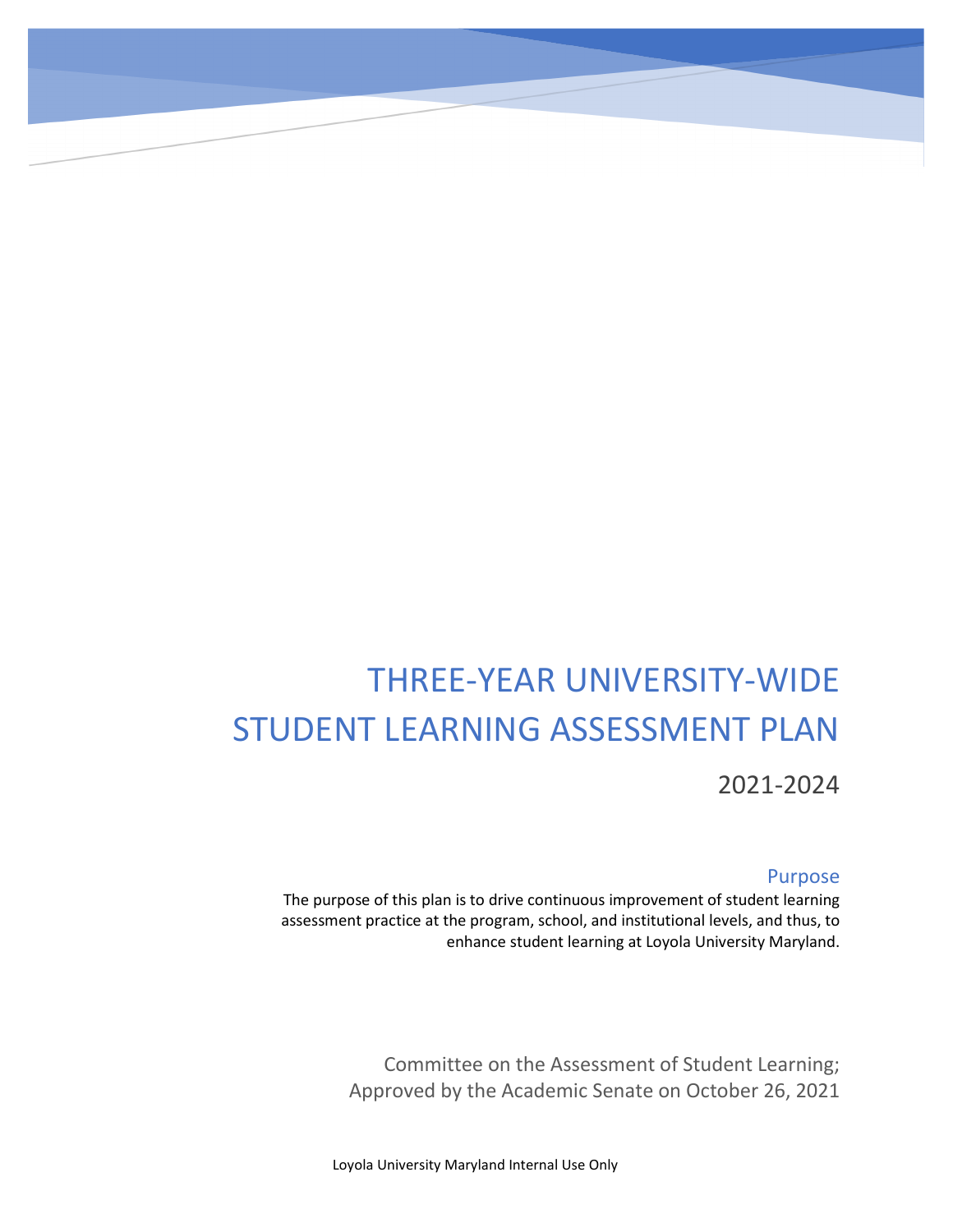## Contents

| Principles and Practices of Student Learning Assessment for the 2021-24 Plan3                       |
|-----------------------------------------------------------------------------------------------------|
|                                                                                                     |
|                                                                                                     |
|                                                                                                     |
|                                                                                                     |
|                                                                                                     |
| Attachment A: Principles and Practices of Student Learning Assessment at Loyola University Maryland |
| Attachment B - Loyola University Maryland's Undergraduate Academic Assessable Learning Outcomes     |
|                                                                                                     |
|                                                                                                     |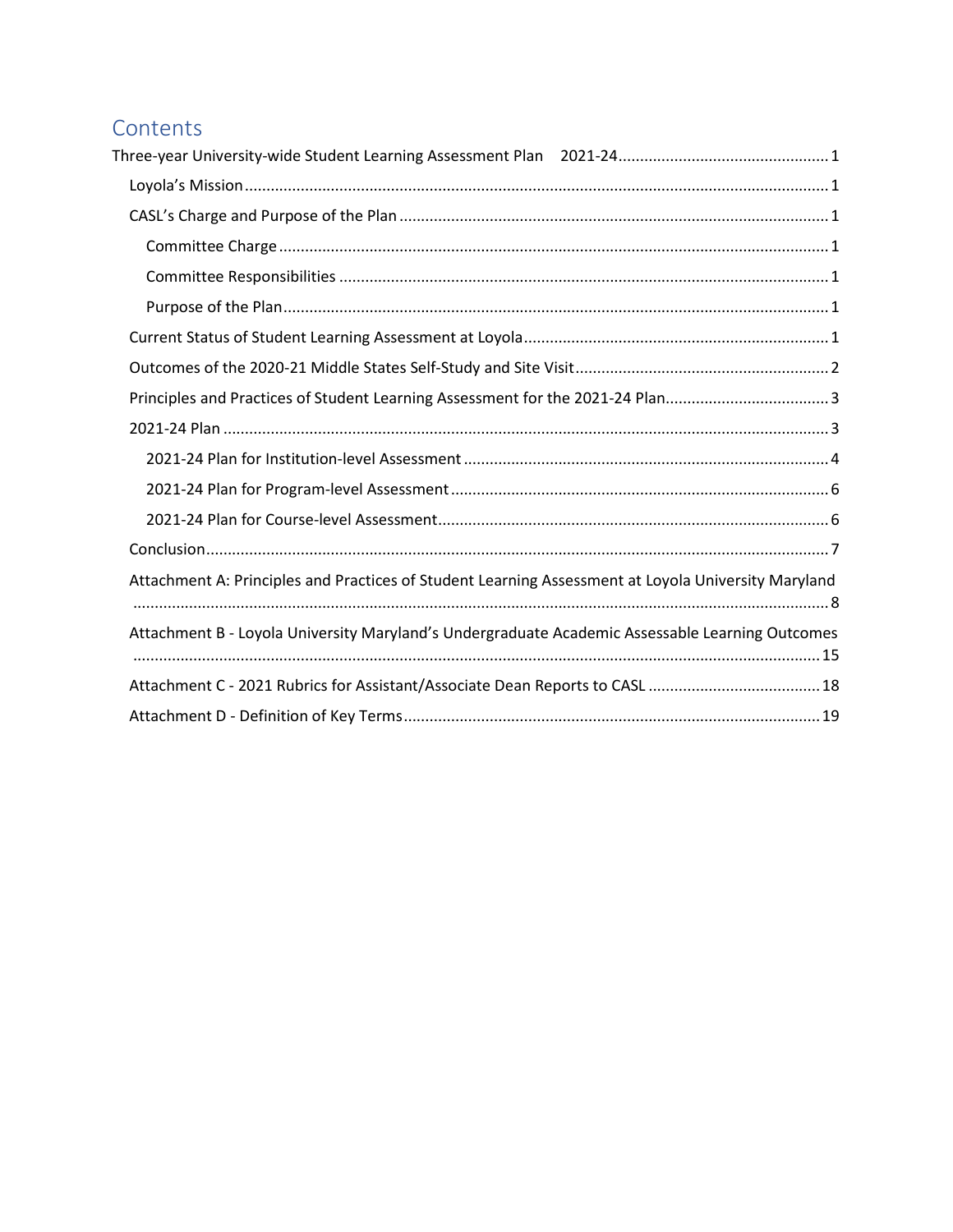# <span id="page-2-0"></span>Three-year University-wide Student Learning Assessment Plan 2021-24

## <span id="page-2-1"></span>Loyola's Mission

Loyola University Maryland is a Jesuit, Catholic university committed to the educational and spiritual traditions of the Society of Jesus and to the ideals of liberal education and the development of the whole person. Accordingly, the University will inspire students to learn, lead, and serve in a diverse and changing world.

## <span id="page-2-2"></span>CASL's Charge and Purpose of the Plan

#### <span id="page-2-3"></span>Committee Charge

The Committee on the Assessment of Student Learning (CASL) will review, provide feedback on, and facilitate the assessment of student learning at the program, school, and institutional levels.

#### <span id="page-2-4"></span>Committee Responsibilities

As part of ongoing assessment initiatives at Loyola, CASL will review assessment practices and findings; recommend changes in student learning assessment processes; support initiatives related to the improvement of student learning assessment; and promote opportunities for the dissemination and discussion of assessment findings to inform decision-making at all levels. The committee also will facilitate faculty participation in assessment activities at the institutional level. The Co-Chairs will maintain close communications with the Academic Senate, the Office of Academic Affairs, the Office of Institutional Research, and other appropriate committees and administrative offices. The Committee reports annually, in writing, to the Senate.

#### <span id="page-2-5"></span>Purpose of the Plan

To fulfill its charge and responsibilities and to foster the culture of assessment at Loyola, CASL recommended, and the Academic Senate approved, the *2021-24 Three-year University-wide Student Learning Assessment Plan* to drive continuous improvement of student learning assessment practice at the program, school, and institutional levels and to meet expectations of the higher education community.

## <span id="page-2-6"></span>Current Status of Student Learning Assessment at Loyola

Loyola has sustained progress in developing its culture of assessment for more than a decade. The University is now poised to systematically report on student achievement at the program, school, and institutional level. This substantial leap in reporting capability is largely due to the faculty's and deans' offices' adoption of an assessment software system and the University's investment in that system. This represents a shift away from *ad hoc* assessments at the institutional level, which were time-consuming and burdensome. The quality of the institution-level and school-level reports hinges upon the quality of the assessment practice within the academic programs. Evaluation of the quality of program-level assessment occurs annually in Loyola's Associate/Assistant Deans' Reports and captures the growth in quality over time. Specifically, strengths include that faculty: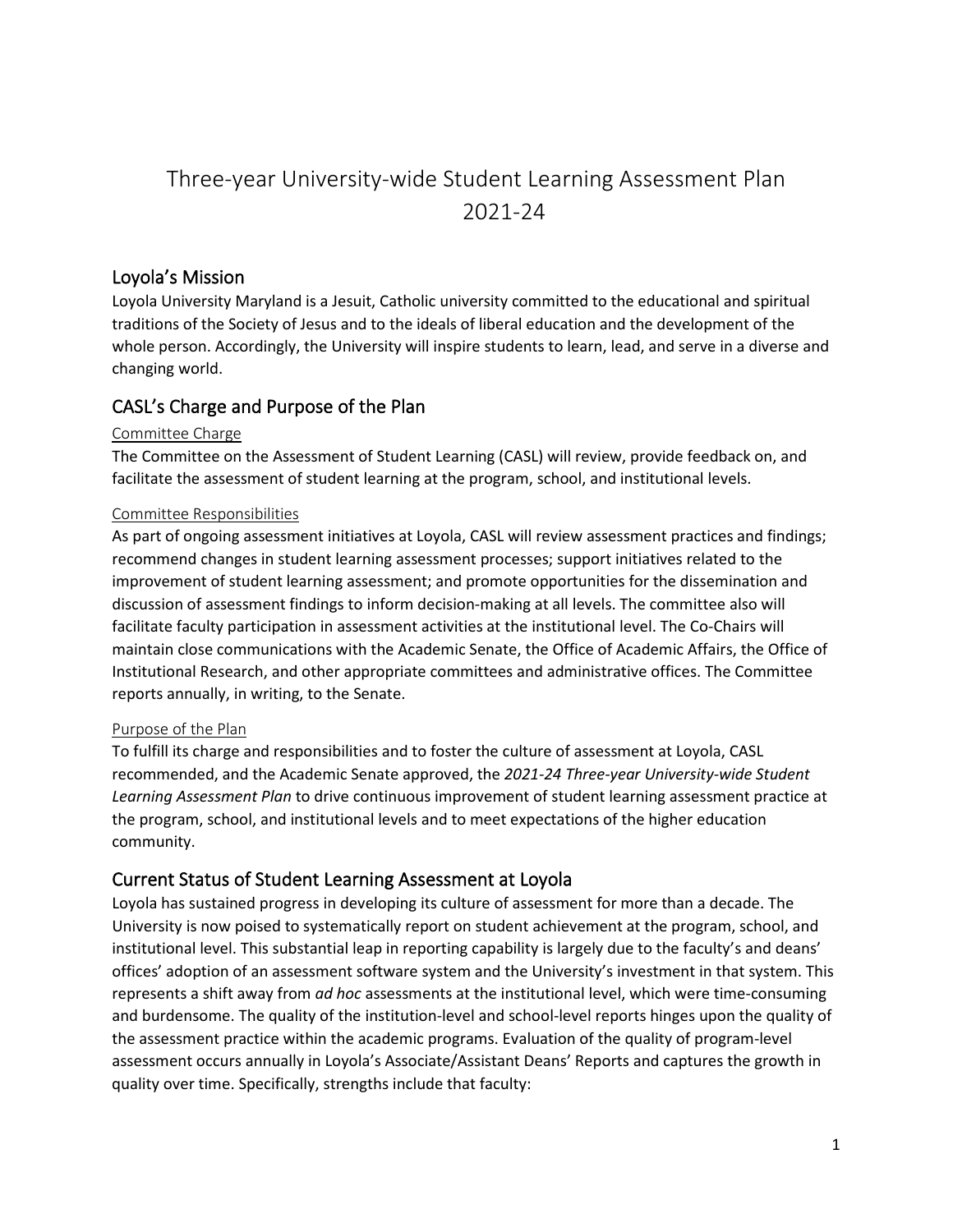- employ clear statements of program learning outcomes that align with Loyola's institution-level outcomes, known as the *Undergraduate Learning Aims* and the *Graduate Learning Goals*,
- create and use clear assessment rubrics with relevant criteria and targets for student learning achievement,
- use direct evidence of student work for assessment, and
- use the results of their assessment findings to inform actions for continuous improvement of the curriculum, teaching, academic supports, and student learning.

Through the process of Loyola's 2020-21 Middle States self-study, the University found that it had developed a culture of assessment over the past decade and that the implementation of the *2018-21 Three-year University-wide Assessment Plan* had driven progress in this area. The Middle States evaluation team agreed that Loyola had invested in developing a culture of assessment and that it had created a foundation for implementing and continuing organized and systematic assessment of student learning across the University. Nonetheless, the team provided Loyola with guidance for improving assessment of student learning in a number of ways outlined in the following section.

## <span id="page-3-0"></span>Outcomes of the 2020-21 Middle States Self-Study and Site Visit

Loyola's Self-Study report led the University to the identification of opportunities for innovation and continuous improvement related to student learning and educational effectiveness assessment:

- Continue implementation of the *2018-2021 Three-year University-wide Assessment Plan*. This recommendation specifically refers to university-wide adoption of the Watermark Planning & Self-Study platform for assessment reporting.
- Develop the next university-wide plan for assessment with attention to an Institution-level Learning Outcome assessment cycle, aligned with the Undergraduate Curriculum Committee's future goals for evaluating student learning in the new core curriculum.
- Continue the conversation of equitable and inclusive assessment practices in CASL by engaging with relevant resources in the field and designing its next assessment plan with these principles in mind.
- Support the office of institutional research as it works to provide the University with timely access to data and a new data visualization platform.
- Encourage the university community to use existing data sources as much as possible to reduce survey fatigue among students. Consider how the standing committee status of the Committee on Institutional Effectiveness might be leveraged for this purpose after completion of the Middle States self-study and site visit.

The Middle States evaluation team conducted a site visit of Loyola, through virtual platforms, in March 2021. At the conclusion of the team's visit, the team chair delivered an oral report on the team's findings. In the report, the team,

- Concurred with the University's opportunities for innovation and continuous improvement (listed above);
- Provided collegial advice and recommendations that indicate the need for improvement in the following areas:
	- o Creating clearer documentation of the processes, procedures, timelines, and expectations for assessments of student learning and other program goals;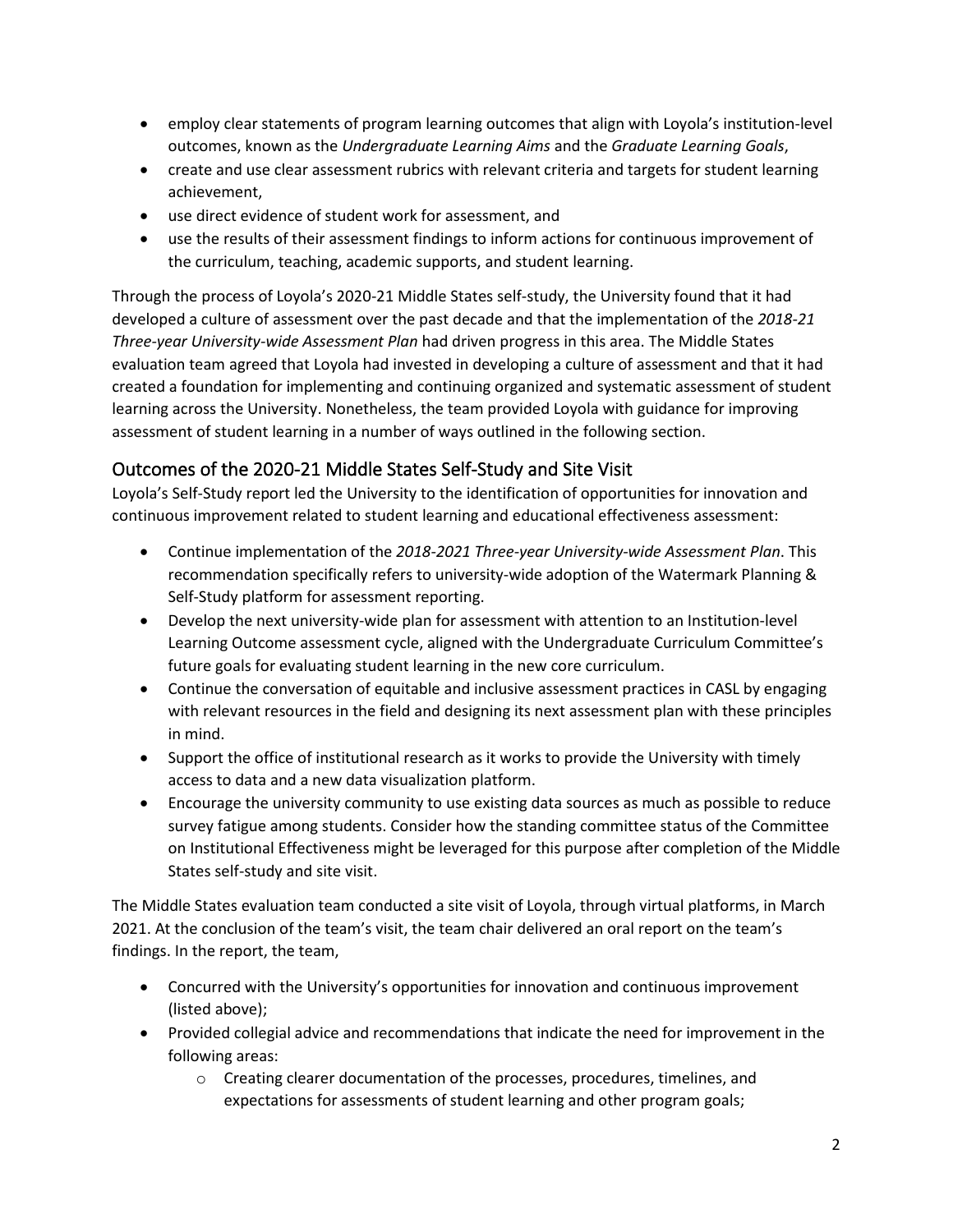- $\circ$  Identifying and completing a clear timeline of the assessment of institutional learning outcomes, specifically the *Assessable Learning Outcomes* for undergraduate assessments and the Graduate Learning Goals for graduate assessments; and
- $\circ$  Creating and following clear protocols for the dissemination of student learning assessment results for the purposes of decision-making in the institutional processes for planning and budgeting.

The Middle States Commission on Higher Education decided to reaffirm Loyola's accreditation, after completing a review of Loyola's self-study and the evaluation team's report. The Commission expects further documentation of evidence of Loyola's institutional effectiveness and continuous improvement. Institution-level reports on student learning achievement play an important role in examining a University's effectiveness, so CASL recommends that this plan support the examination of Loyola's educational effectiveness.

## <span id="page-4-0"></span>Principles and Practices of Student Learning Assessment for the 2021-24 Plan

During the planning exercises undertaken by CASL in spring 2021, the committee, particularly the faculty members of the committee, reviewed and updated the *Principles and Practices of Student Learning Assessment* that had been established originally by its predecessor, the Student Learning Assessment Committee, in 2011-12.

CASL examined current literature and 2020 IUPUI Assessment Institute conference materials to inform its updates to the Principles and Practices. A bibliography of materials is provided. The revised Principles and Practices document is included in Attachment A.

The principles drive the practice of student learning assessment at Loyola; both the principles and the practices are grounded in Loyola's mission, current literature and trends of the field of student learning assessment, and the accreditation standards set by the Middle States Commission on Higher Education. In fulfilling the Middle States standards and expectations, Loyola also meets the assessment expectations of the Maryland Higher Education Commission.

## <span id="page-4-1"></span>2021-24 Plan

For Loyola to be able to answer the question of meeting our mission, "How do we know that we inspire students to learn, lead, and serve in a diverse and changing world?," we look to assessment of student learning for partial answers. Specifically for the purposes of this plan, we look to the assessment of learning that takes place in the academic classroom or as part of academic programs. This means that the strong alignment from institutional learning outcomes (ILOs) to program learning outcomes (PLOs) and down to course-level learning objectives offers the potential for synthesis in the student learning experience toward the University's mission. Thus, all levels of student learning (ILO, PLO, and coursebased learning objectives) are to be assessed, as appropriate to the level.

For the purposes of broadening the University's analysis of student learning beyond the academic classroom and beyond the academic program, the University will view this student learning assessment plan as one part of a larger whole. To be effective in providing evidence of student learning for the purposes of institutional decision-making and resource allocations, CASL will include lists for the dissemination of student learning assessment results in this assessment plan.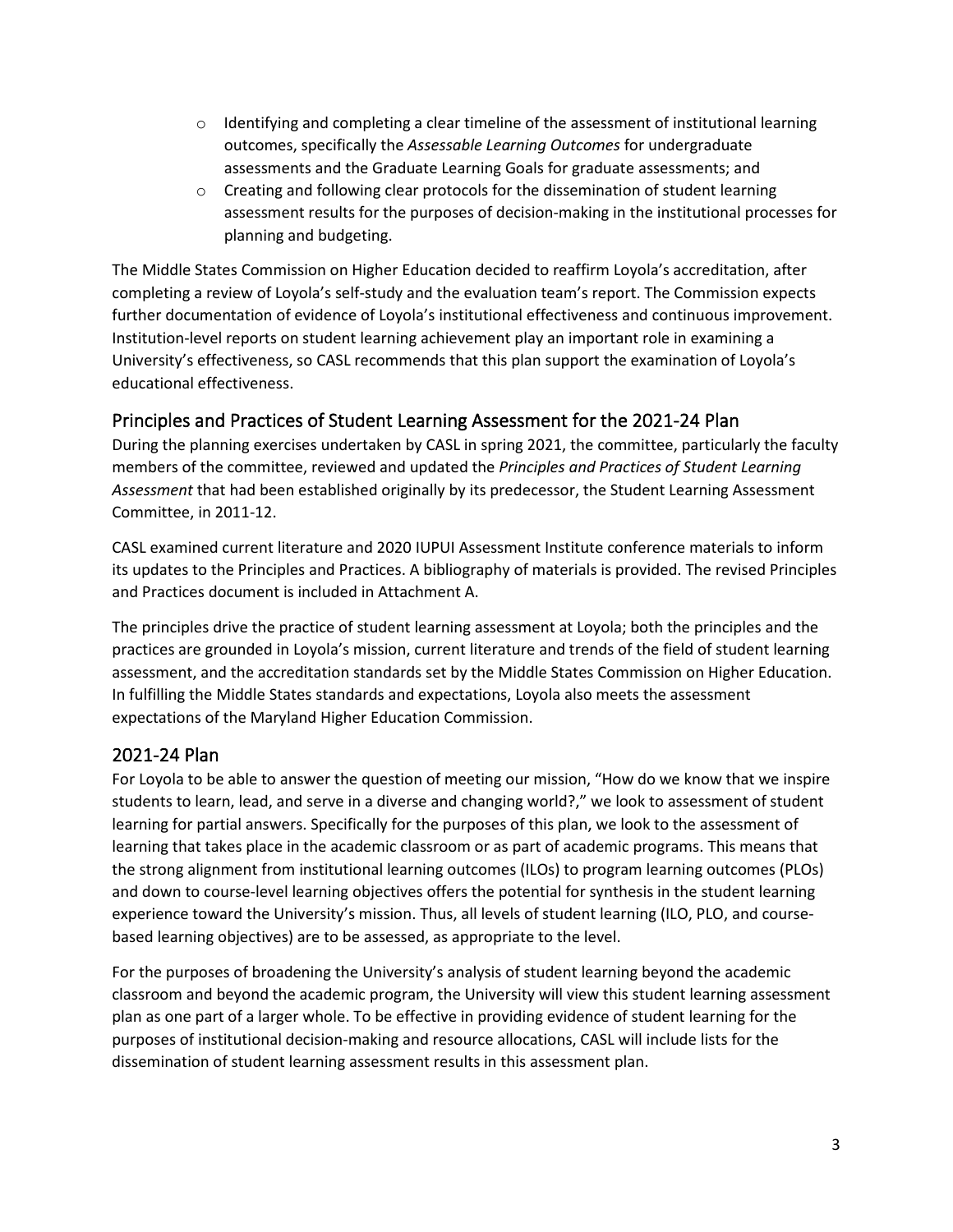Finally, a recurring need and emphasis of the University's is the enhancement of equity and inclusion, particularly for the purposes of creating the environment for inclusive academic excellence. The University's Core Values emphasize diversity and academic excellence. The *Ignatian Compass* strategic plan calls for the creation of Ignatian Citizens who will be thoughtful and active in promoting civic and global engagement. The Seven Areas of Focus by which the University has operationalized its implementation of the strategic plan include a focus on Fostering Diversity, Equity, and Inclusion. Loyola's Mission Priority Examen, the self-study conducted to affirm the University's Jesuit, Catholic nature, identified equity and inclusion as one of its three priorities to advance in the near term. Loyola's Middle States self-study report emphasized the need for continued improvement and progress in enhancing equity and inclusion at Loyola. The theme shows a consistent value of and call for the University to improve so that it can fulfill the goal of fostering diversity, equity, and inclusion to promote inclusive academic excellence. At this time, the field of student learning assessment has also turned its attention to equitable and inclusive assessment practices. CASL affirms its commitment to fostering equity and inclusion and to playing a part in promoting inclusive academic excellence through student learning assessment practice. This commitment will be a building block of the *Principles and Practices of Student Learning Assessment* and will be centered in the plan.

#### <span id="page-5-0"></span>2021-24 Plan for Institution-level Assessment

#### *Leveraging PLO Assessment for ILO Findings of Student Achievement*

The introduction of the Watermark Planning & Self-Study reporting platform, paired with the strong alignment between program learning outcomes (PLOs) and institution-level learning outcomes (ILOs), will allow for Loyola to produce reports on student achievement of ILOs in the aggregate. The findings should be shared within the Loyola community for discussions of how to improve student learning on a continuous basis. To fully leverage this opportunity to innovate Loyola's assessment practice, the following will be implemented over the course of the next three years:

- 1. Active academic degree programs will report annually on student learning assessment activities and student learning achievement in the Watermark Planning & Self-Study system, with instances of optional pause for assessment projects such as program reviews, self-studies, or Core course assessments.
- 2. CASL will collaborate with the UCC and the Academic Senate to pre-determine the targets for student achievement of the *Assessable Learning Outcomes*.
- 3. CASL will produce and share university-level reports on student learning achievement at the ILO level.
- 4. CASL will engage relevant bodies of the University with discussion of the reports so that findings can inform continuous improvement and institutional decision-making and so that assessment practice can be improved and refined to ensure reports are meaningful and accurate. The relevant bodies will include but not be limited to:
	- a. Executive Committee on Governance and Academic Senate;
	- b. Provost, Deans, and Provost's Council;
	- c. Undergraduate Curriculum Committee;
	- d. Graduate Curriculum Committee;
	- e. Dean of Undergraduate Studies and the Messina Offices;
	- f. Student Government Association and Graduate Student Organization;
	- g. Committee on the Enhancement of Teaching and Learning;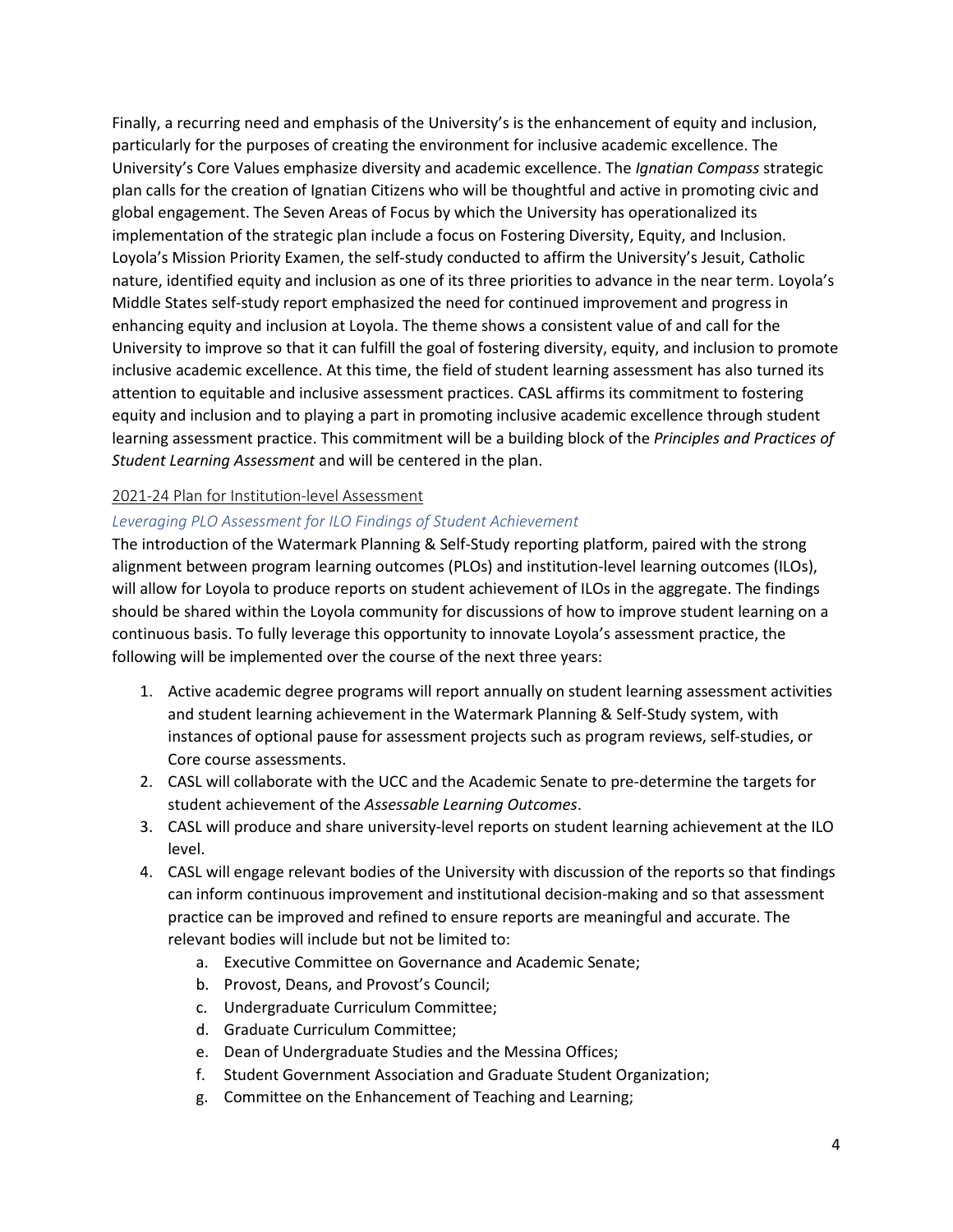- h. ALANA faculty;
- i. Stakeholders related to co-curricular programming;
- j. Committee on Institutional Effectiveness; and
- k. President's Cabinet

#### *Core Curriculum Assessment*

The introduction of a new Core Curriculum offers an ideal time to launch a new systematic, organized, and regular assessment of the Core Curriculum, as expected by Middle States and MHEC. The Core offers a unique opportunity to understand student learning achievement of the Senate-approved *Assessable Learning Outcomes,* included in Attachment B. To engage this opportunity fully to innovate Loyola's assessment practice, the following will be implemented over the course of the next three years:

- 1. The establishment of a timeline in which all nine *Assessable Learning Outcomes* are assessed at least once by the end of 2024 and at least twice by the end of 2027, so that student achievement can be observed and so that improvements can be tracked for impact over time.
- 2. The establishment of a plan in which departments that teach in the Core Curriculum agree to engage in assessment activities, according to a timeline established for each *Assessable Learning Outcome*, and in which embedded course assessments result in data and evidence of student learning achievement to be shared with CASL for retained files and for summary reporting of university-wide results. The plan will likely include the following components:
	- a. standardized rubrics that can be adapted to fit the course assignment while remaining effective at conducting assessment for institutional purposes
	- b. student-level reporting to CASL, across sections of Core Curriculum courses, for reporting:
		- i. analyses that aggregate student achievement of the learning outcome across the University, while concealing student identities, and then
		- ii. disaggregated data for findings by student demographic groups. This will allow the University to monitor its academic offerings for equitable and inclusive student achievement, to identify any disparate patterns of student achievement, and to investigate ways in which teaching, learning, programs, or student supports can be improved.
- 3. CASL will engage relevant bodies of the University with discussion of the reports so that findings can inform continuous improvement and institutional decision-making and so that assessment practice can be improved and refined to ensure reports are meaningful and accurate. The relevant bodies will include but not be limited to:
	- a. Executive Committee on Governance and Academic Senate;
	- b. Provost, Deans, and Provost's Council;
	- c. Undergraduate Curriculum Committee;
	- d. Dean of Undergraduate Studies and the Messina Offices;
	- e. Student Government Association;
	- f. Committee on the Enhancement of Teaching and Learning;
	- g. ALANA faculty;
	- h. Stakeholders related to co-curricular programming;
	- i. Committee on Institutional Effectiveness; and
	- j. President's Cabinet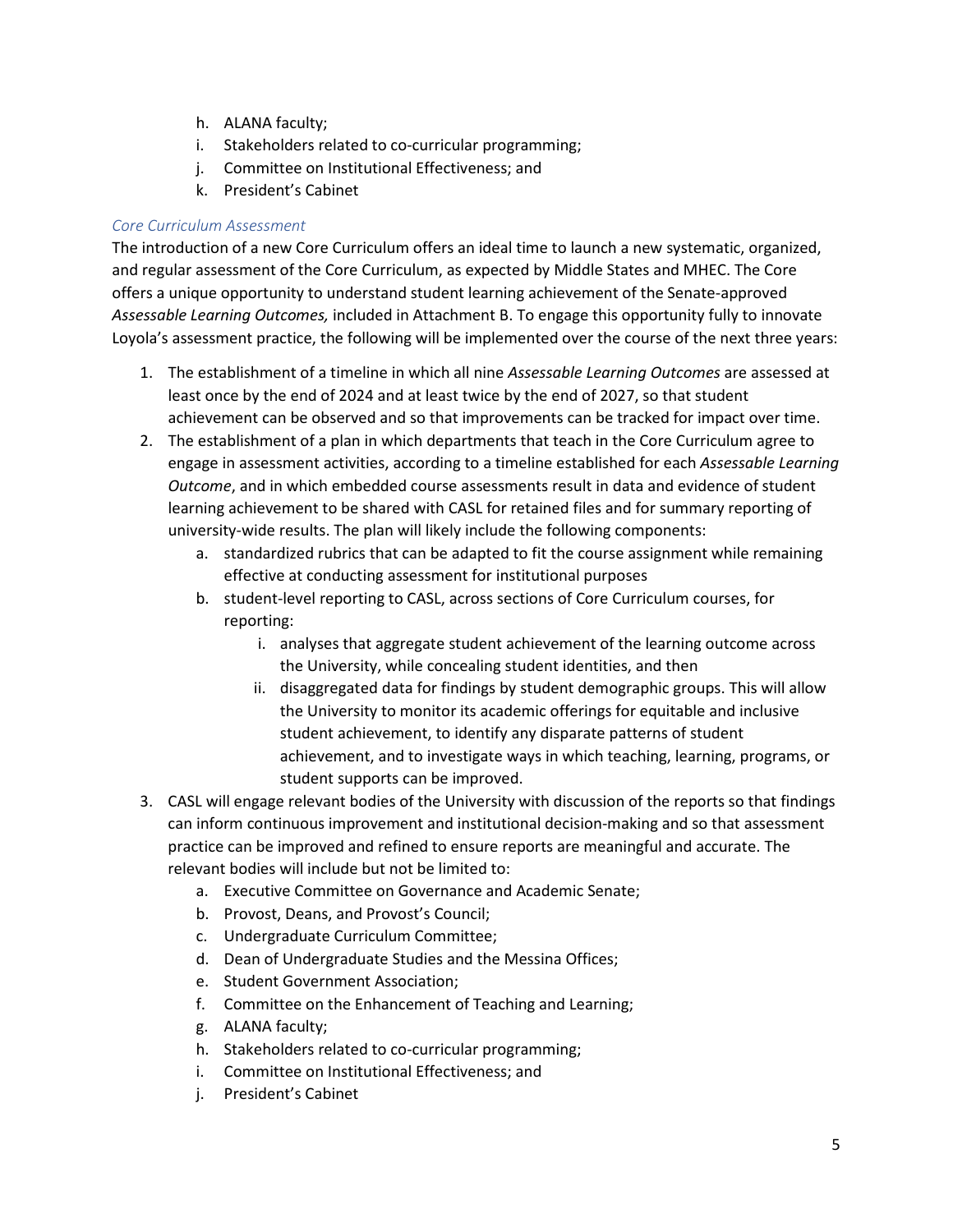#### <span id="page-7-0"></span>2021-24 Plan for Program-level Assessment

Loyola begins this assessment plan with a strong foundation of regular program assessment reporting processes in place. Associate and Assistant Deans continue to hold responsibility for oversight of student learning assessment within their divisions. All active academic degree programs will continue to be required to report on assessment activities and findings on an annual basis. The new plan can build from past success to refine and enhance existing program assessment practices, particularly with the continued use of the Associate/Assistant Deans' and CASL's rubrics to evaluate program assessment practices, included in Attachment C. To fully and appropriately engage this opportunity to innovate Loyola's assessment practice, the following will be implemented over the course of the next three years:

- 1. Academic programs, in consultation with associate/assistant deans and their chairs, will identify a timeline of the assessment cycles for each program learning assessment outcome, such that:
	- a. All program learning outcomes (PLOs) are assessed at least twice within a six-year period, with special attention to the timeline of disciplinary accreditation or academic program review;
	- b. Multiple measures, including at least one form of direct evidence of student work, are identified to be used to assess each PLO;
	- c. The standards of student achievement of the PLOs are pre-determined by the faculty teaching in the program, with an expectation that the standards be ambitious but attainable targets;
	- d. All active programs with majors in courses that are key to assessment of PLOs collect evidence of student learning each year;
	- e. All programs track the "close the loop" actions taken for continuous improvement to determine whether they are effective;
	- f. All programs that use other program or student success goals (that are additional to the PLOs) identify those goals and describe the assessment processes for those goals; and
	- g. All programs share these timelines with CASL to ensure the committee provides appropriate support through the Watermark Planning & Self-Study system setup and other support, as necessary.
- 2. All active academic degree programs will complete annual PLO assessment reports in the Watermark Planning & Self-Study platform, beginning in 2021.
- 3. PLO assessment reports will be shared with faculty teaching in the program, department chairs, the program's associate or assistant dean, the dean, CASL, and, as needed, with accrediting bodies or program reviewers. In addition, programs may want to provide a summary of student learning achievement to their students in the major. As long as student identities are protected in the summaries, CASL encourages inviting students to the conversation of the links among assessment, teaching, and learning. This can both improve the program and engender student ownership of the learning process.

#### <span id="page-7-1"></span>2021-24 Plan for Course-level Assessment

Course-level assessment remains the purview of the academic programs. However, CASL can provide support to programs in aligning PLOs to course-level learning objectives and to key assignments for embedded assessments. To engage this opportunity to innovate Loyola's assessment practice, the following will be implemented over the course of the next three years: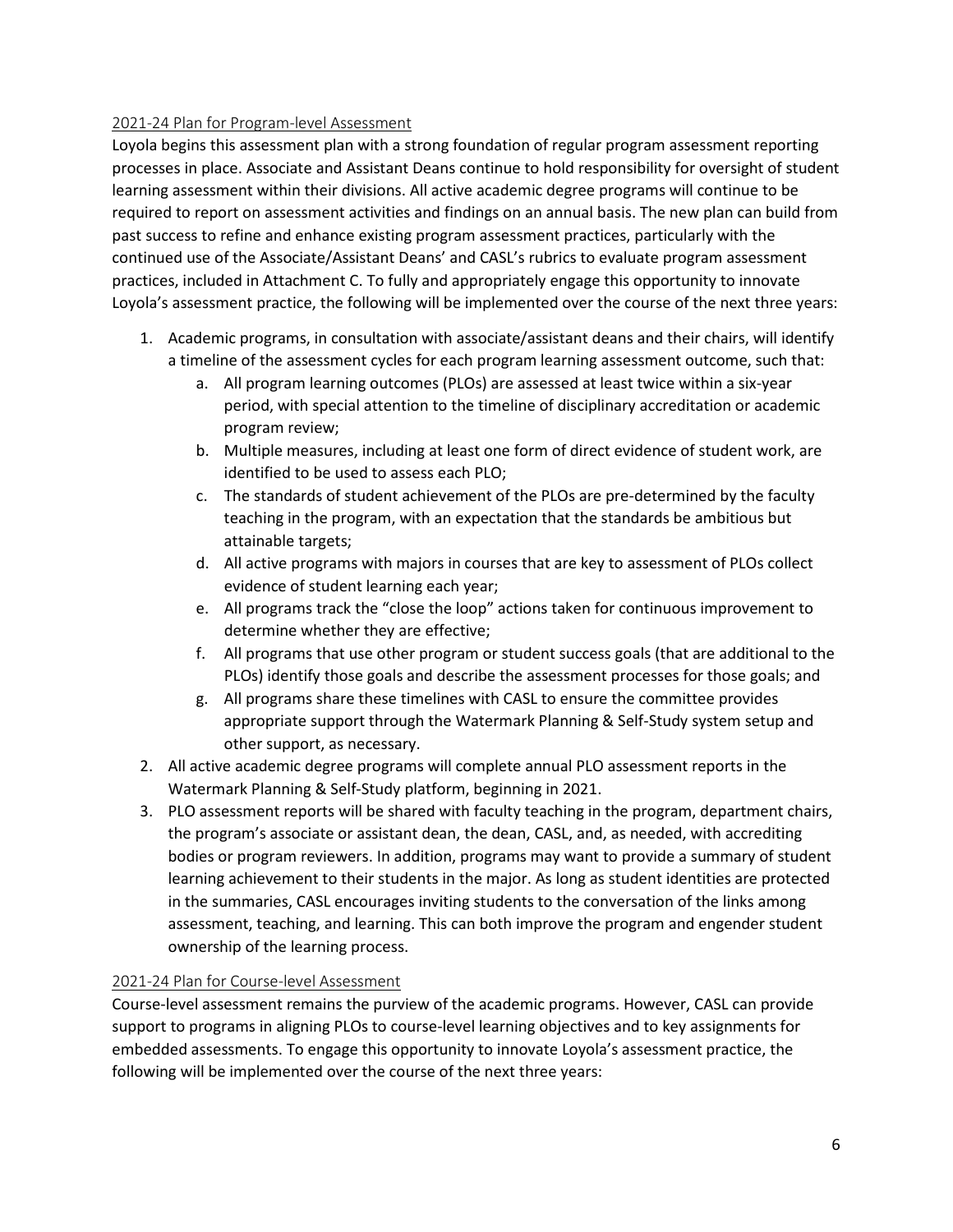- 1. CASL will continue to collaborate with the Committee on the Enhancement of Teaching and Learning to share resources and information about student learning assessment practice and learning outcome alignment.
- 2. CASL will continue to provide consultation/resources about student learning assessment practices, including for course-level assessment.

## <span id="page-8-0"></span>Conclusion

Loyola has built the foundations of a culture of assessment over the past ten years. There is much to be gained from improving the basics of our institution- and program-level student learning assessment practices because it will unlock the information that is hidden from us, namely how well we are meeting the University's mission. Loyola is held accountable to assess student learning and achievement, to demonstrate that students accomplish educational goals that are consistent with their programs of study, and to demonstrate that the University considers and uses assessment results to improve teaching and learning. It is with this next three-year plan that CASL intends to unlock that hidden information and continuously refine our practice for increasingly meaningful assessment analyses.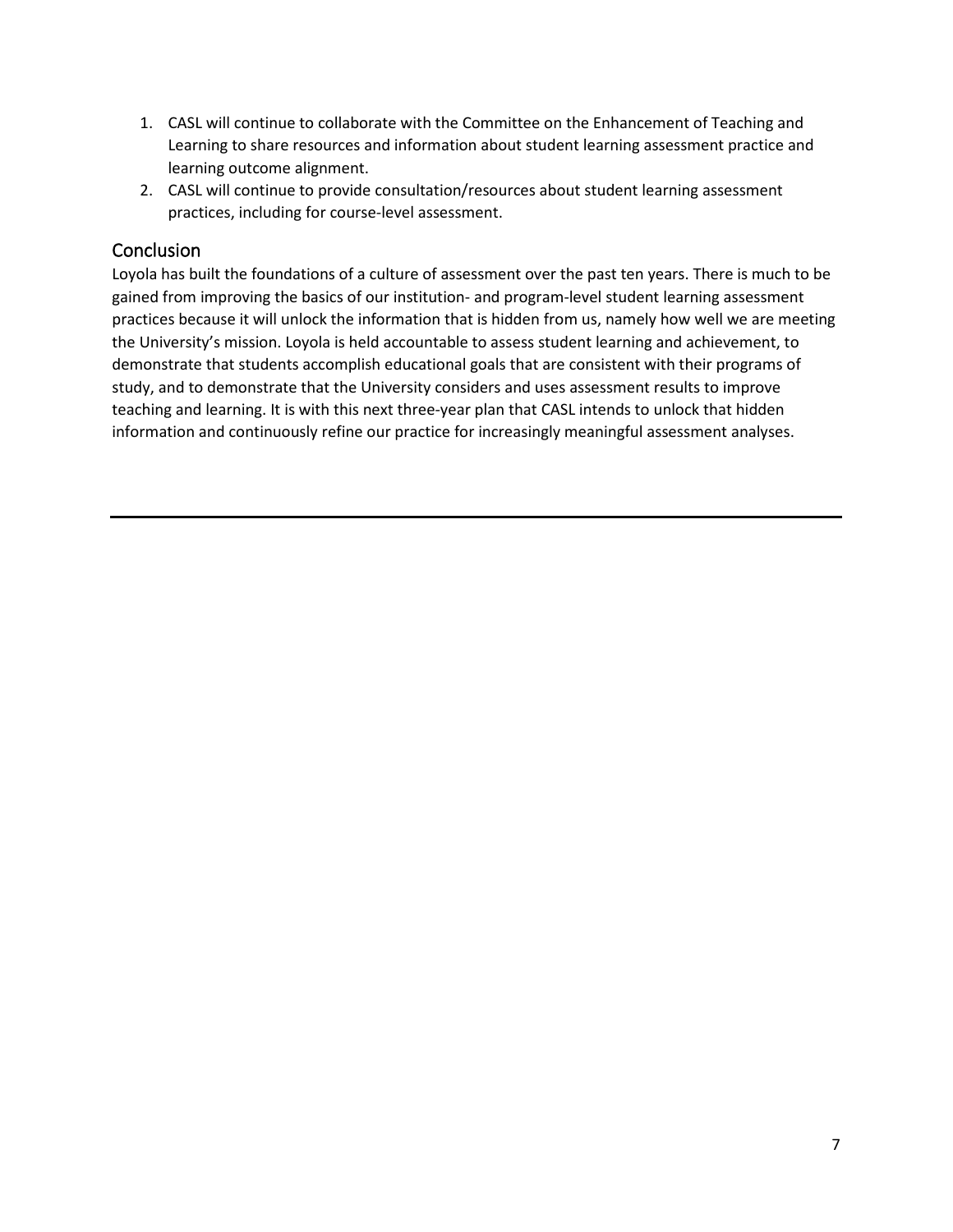## <span id="page-9-0"></span>Attachment A - Principles and Practices of Student Learning Assessment at Loyola University Maryland

Established 2011; Revised 2021

The following is a set of principles and practices to guide the assessment of student learning at Loyola University Maryland.<sup>[1](#page-9-1)</sup> These principles and practices are guided by best practices of student learning assessment and Loyola's Jesuit values, specifically core values of Academic Excellence and the Constant Challenge to Improve.

The principles articulated here will be long-standing but reviewed periodically as necessary. The principles will underpin assessment activities at Loyola within academic departments and for University-wide initiatives, such as assessing learning outcomes related to the Core Curriculum. The practices listed here are not exhaustive of possible best practices. Instead, these practices are meant to help faculty members apply the principles through assessment activities.

**Loyola University Maryland is committed to maintaining an ongoing program of student learning assessment and will provide appropriate resources to facilitate and improve the quality of student learning assessment at the University. The following principles guide our work.** 

#### Principles

- 1. **Assessment is a reflective, systematic, and ongoing process.** The purpose of assessment is to improve student learning. This is accomplished by using student learning assessment results to improve academic support for students, program structure, course content, and pedagogy. Program learning outcomes are assessed on a regular basis, with a cycle that allows faculty members to observe and document the impact of continuous improvement on student learning over time.
- 2. **Faculty members drive assessment.** Faculty members have the primary responsibility to develop, implement, and revise student learning assessment plans and activities. In addition, successful student learning assessment requires faculty members, administrators, staff, and students to collaborate across functional areas of the University.
- 3. **Assessment is flexible and uses multiple measures with an emphasis on direct evidence.** To assess student learning, faculty members use a variety of methods appropriate to the unique goals, outcomes, and academic content of their disciplines. In

<span id="page-9-1"></span><sup>&</sup>lt;sup>1</sup> Established originally in 2011-12 by the Student Learning Assessment Committee, a standing committee of the Academic Senate. Revised in spring 2021 by the Committee on the Assessment of Student Learning, the reconstituted standing committee of the Academic Senate devoted to student learning assessment across the University. This draft includes expectations from the Middle States Commission on Higher Education and best practices shared at the 2020 IUPUI Assessment Institute by Wanda Baker of Council Oak Assessment.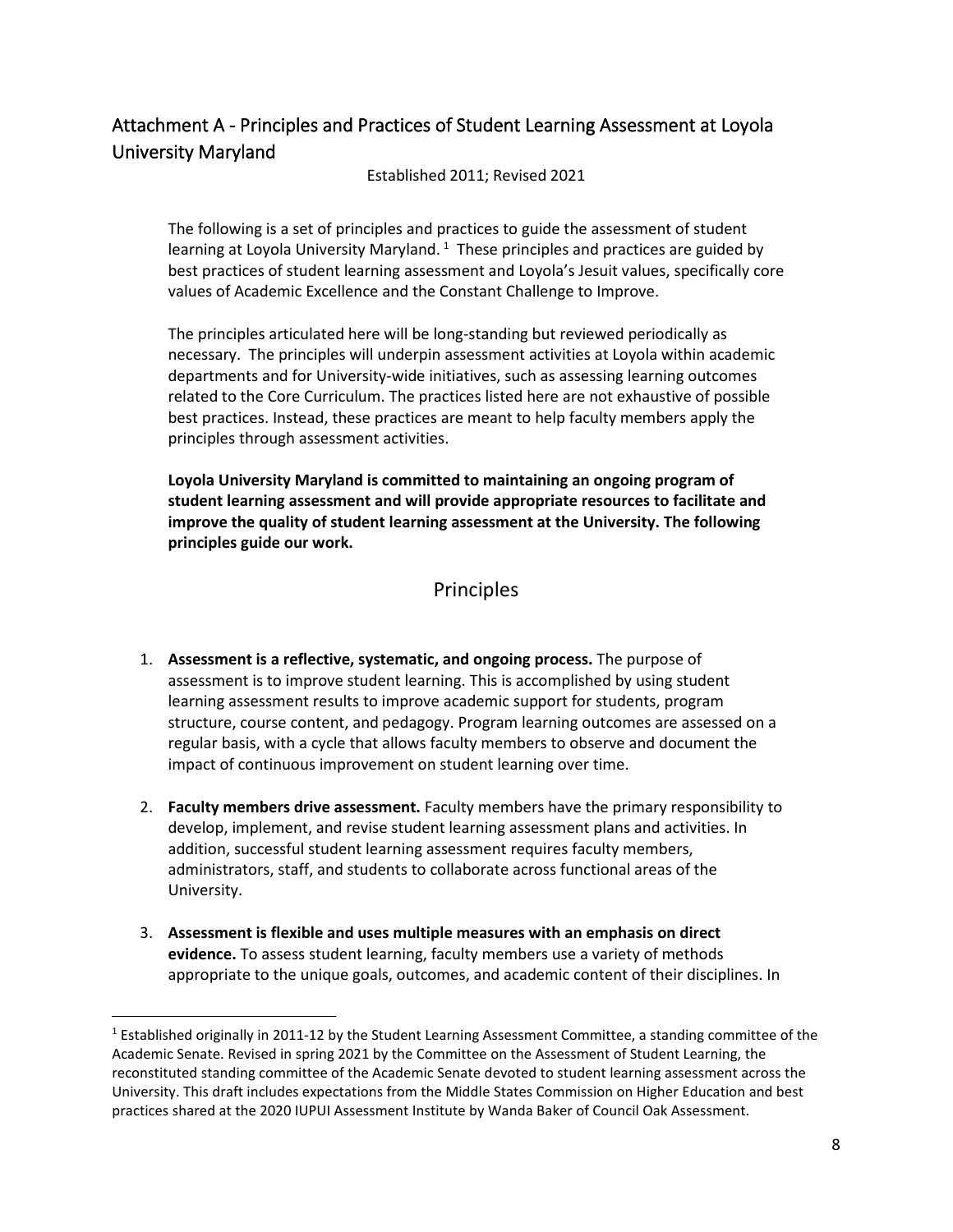addition, faculty members must incorporate direct evidence of student learning into assessment practices for outcomes that are knowledge orskills based. Multiple measures (i.e., evidence and artifacts of student learning) provide a more holistic, comprehensive understanding of student learning achievement, and thus, provide faculty members more meaningful evidence for decision-making about the improvement of programs.

- 4. **Assessment plans should be inclusive, equitable, and sustainable.** Faculty members will integrate and implement equity-minded assessment plans considering the usual constraints of faculty time and departmental resources. Student artifacts should be collected with future data disaggregation in mind to ensure that examinations of inclusive academic excellence and conversations about equity
- 5. **Assessment will drive decision making in planning and improvement processes.**

Faculty members, administrators, staff, and students will use assessment results to drive curricular and pedagogical change or to improve academic support. Decision makers will not use student learning assessment to evaluate individual faculty members or to make comparisons across programs, departments, divisions, or schools. Evaluators will follow equity-minded strategies and will not use the assessment results to compare individual students or groups.

## Practices

- 1. Student learning outcomes should be explicit. They should clearly state what students are expected to know, be able to do, and/or value at the end of a program of study.
	- a. Number of learning outcomes: Degree and academic programs should have no fewer than three and no more than seven learning outcomes, with exceptions made to meet requirements of disciplinary accreditation.
	- b. Alignment of learning outcomes: Program learning outcomes (PLOs) should align with but not duplicate institution learning outcomes (ILOs). This alignment provides a coherence of the academic programs with Loyola's educational mission.
		- i. PLOs of undergraduate programs should align with the institution-level *Undergraduate Learning Aims*, with connections made through the assessable learning outcomes.
		- ii. Similarly, PLOs at the graduate level should align with the institutionlevel *Graduate Learning Goals*.
	- c. Expectations of Student Achievement: Programs should specify the expected level of proficiency for each of the program learning outcomes so that assessment of student learning may demonstrate whether students accomplish educational goals consistent with their programs of study.
		- i. The expected level of proficiency is typically indicated by the verb in the program learning outcome statement.
		- ii. The use of the revised Bloom's Taxonomy is one way to develop clear expectations in learning outcomes statements.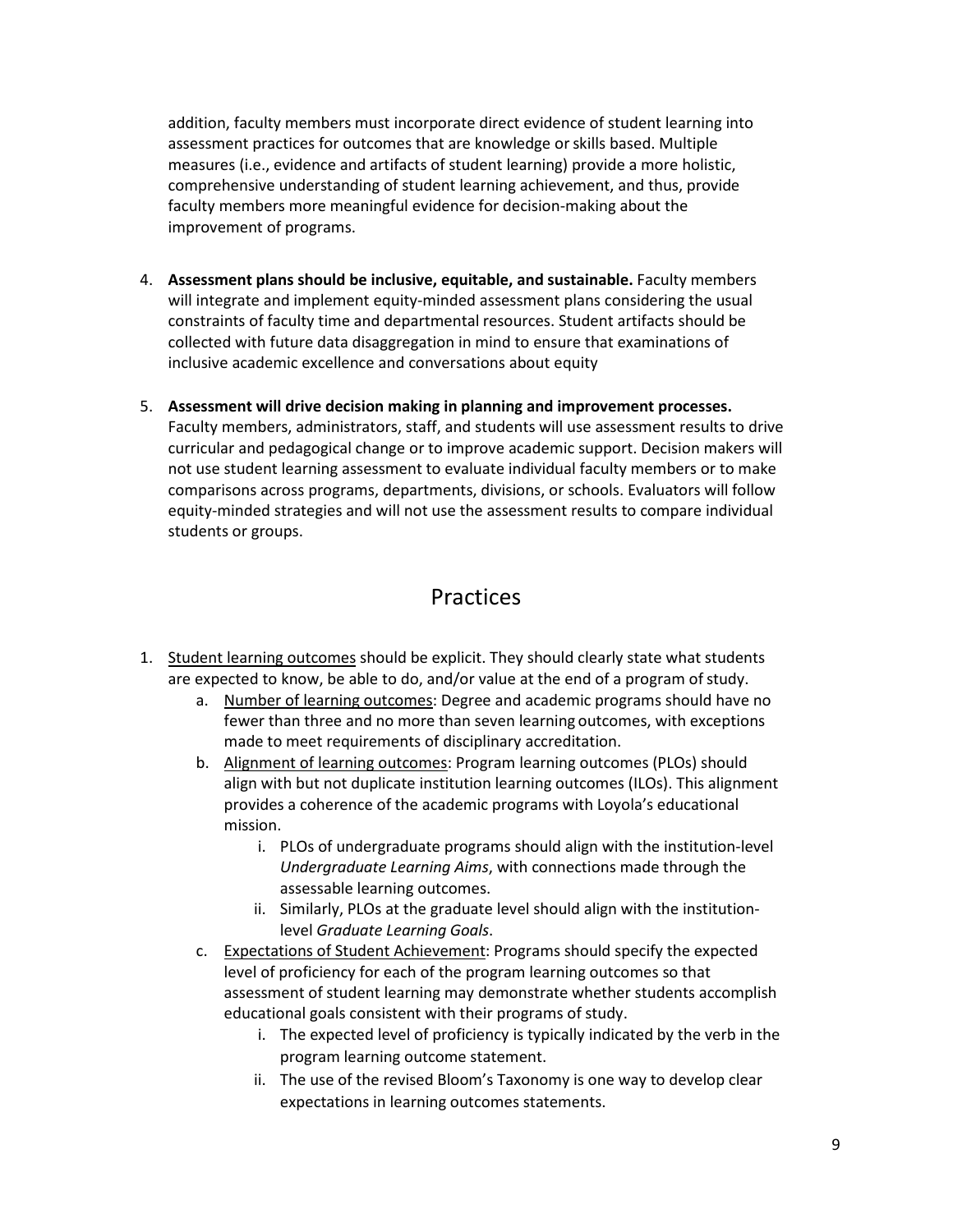- iii. The University provides Guiding Questions for the development or refinement of program learning outcomes.
- d. Mapping the Outcomes: Degree programs should produce a curricular map to demonstrate educational experiences are relevant to and interrelated with the program learning outcomes and to indicate where and at what level these learning outcomes are embedded within individual courses in the program.
- 2. A program assessment plan should clearly identify the cycles of program learning outcomes assessments, including collection of evidence of student learning, analysis, and tracking actions for continuous improvement.
	- a. Assessment Cycle: All program learning outcomes should be assessed at least twice within a six-year period.
		- i. This cycle should be consistent, sustainable, predictable, and dependable.
		- ii. The goal of repeated assessments is to take and then monitor the results of a "close-the-loop" action for continuous improvement of student learning.
	- b. Assessment of Mastery: Programs should focus, primarily, on assessing mastery level achievement of the learning outcome (i.e., evaluate student work completed toward the end of the program).
		- i. Faculty members can conduct summative assessments of what program completers know and can do.
		- ii. The curricular map serves as a resource to identify the appropriate courses from which to obtain artifacts of student work at the mastery level.
	- c. Use of Multiple Measures: Multiple measures of student learning achievement should be used for each program learning outcome.
		- i. If possible, aim to use two forms of direct evidence and one of indirect evidence.
		- ii. Faculty members can make this practice sustainable by focusing on the specific part of an exam, assignment, project, etc. that is related to the program learning outcome, and can keep the scope of the assessment narrowly focused on the program learning outcome achievement.
		- iii. If possible, faculty members can identify types of measures that will predictably be sources of direct evidence across years, course sections, instructors, etc.
	- d. Artifact Collection: Programs should plan to collect artifacts of direct and indirect evidence each year.
		- i. Ensure all faculty (i.e., tenure, tenure-track, and clinical or teaching faculty) teaching the relevant courses are aware of the plan and committed to providing the artifacts.
		- ii. If assessments are embedded within courses, collect and store all completed rubrics and/or data related to the assessment.
	- e. Establishing Timelines: A timeline should be included in the program assessment plan that clearly identifies each year's artifact collection, learning outcome analysis, and tracking of actions for continuous improvement. The timeline should display a full six-year cycle and then should be refined or repeated for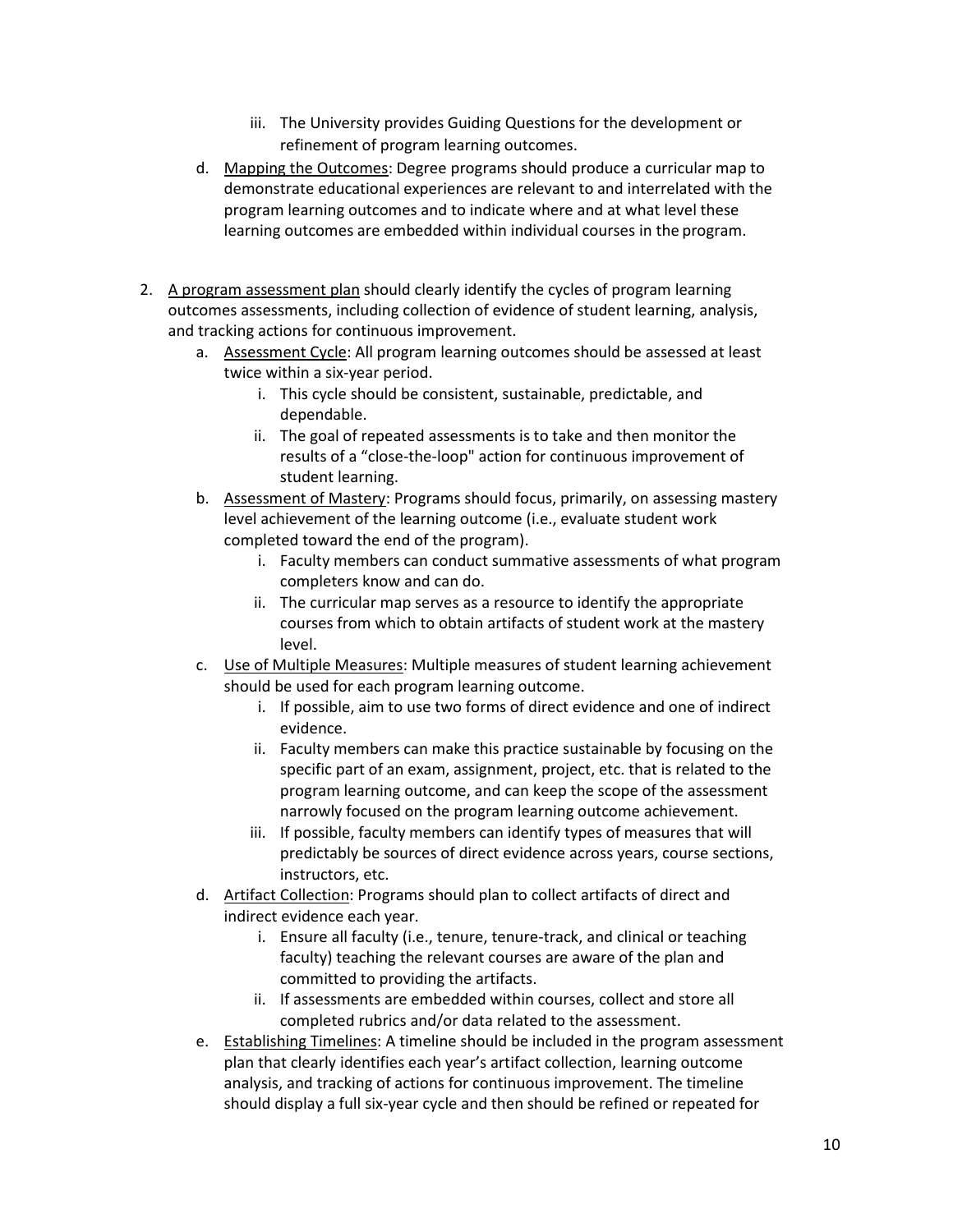the next six years.

- i. Departments that teach core curriculum courses should adhere to a cycle of Loyola's university-level assessable learning outcomes assessments, to be determined in collaboration among the UCC, the department, the associate dean for the humanities and the core curriculum, and CASL.
	- 1. This can either occur concurrently with program outcomes assessments or can be woven into the assessment plan as the singular assessment in a particular year.
	- 2. Consult with the department chair and the associate dean for the humanities and the core curriculum to determine whether stand-alone or concurrent assessments fit the program the best.
- ii. Programs that conduct academic program review or disciplinary accreditation can pause assessment reporting during the year of selfstudy/review. This should be documented within the assessment plan timeline. The program should still collect student artifacts during that year.
- 3. Each program should set clear standards. The success of the program in achieving its learning outcomes should be evaluated relative to clearly defined standards and by using appropriate and specific evidence of student learning.
	- a. Standards: Programs should identify agreed upon standards of student achievement for each measure of direct and indirect evidence of student learning.
		- i. The standard defines or categorizes what mastery looks like (e.g., "80% of students will be rated as meeting or exceeding mastery of the learning outcome on the established rubric for the program learning outcome.").
		- ii. Set the standards in advance of conducting assessments.
		- iii. Make the standards ambitious but attainable.
		- iv. If the standards are not met once student artifacts are analyzed, take an action to improve student learning and re-measure the program learning outcome with the same standards during the next instance in the assessment cycle.
	- b. Direct Evidence of Student Learning: Programs should use direct evidence to assess outcomes related to skills and knowledge.
	- c. Rubrics: Programs should use rubrics with agreed-upon criteria to evaluate student work when direct evidence is subjective in nature (e.g., a piece of written work as opposed to a standardized test).
	- d. Comparison of Results to Standards: Programs should tabulate, analyze, and aggregate data from direct and indirect assessment to compare results to previously determined standards.
	- e. Equity-minded Strategies: When assessing diversity, equity, and inclusion, evaluators should frame results in the context of the standards and use equityminded strategies, including disaggregation of data by race/ethnicity, gender, and other demographic attributes, if available, and avoid comparisons across individuals and groups. Instead, the disaggregated data should be compared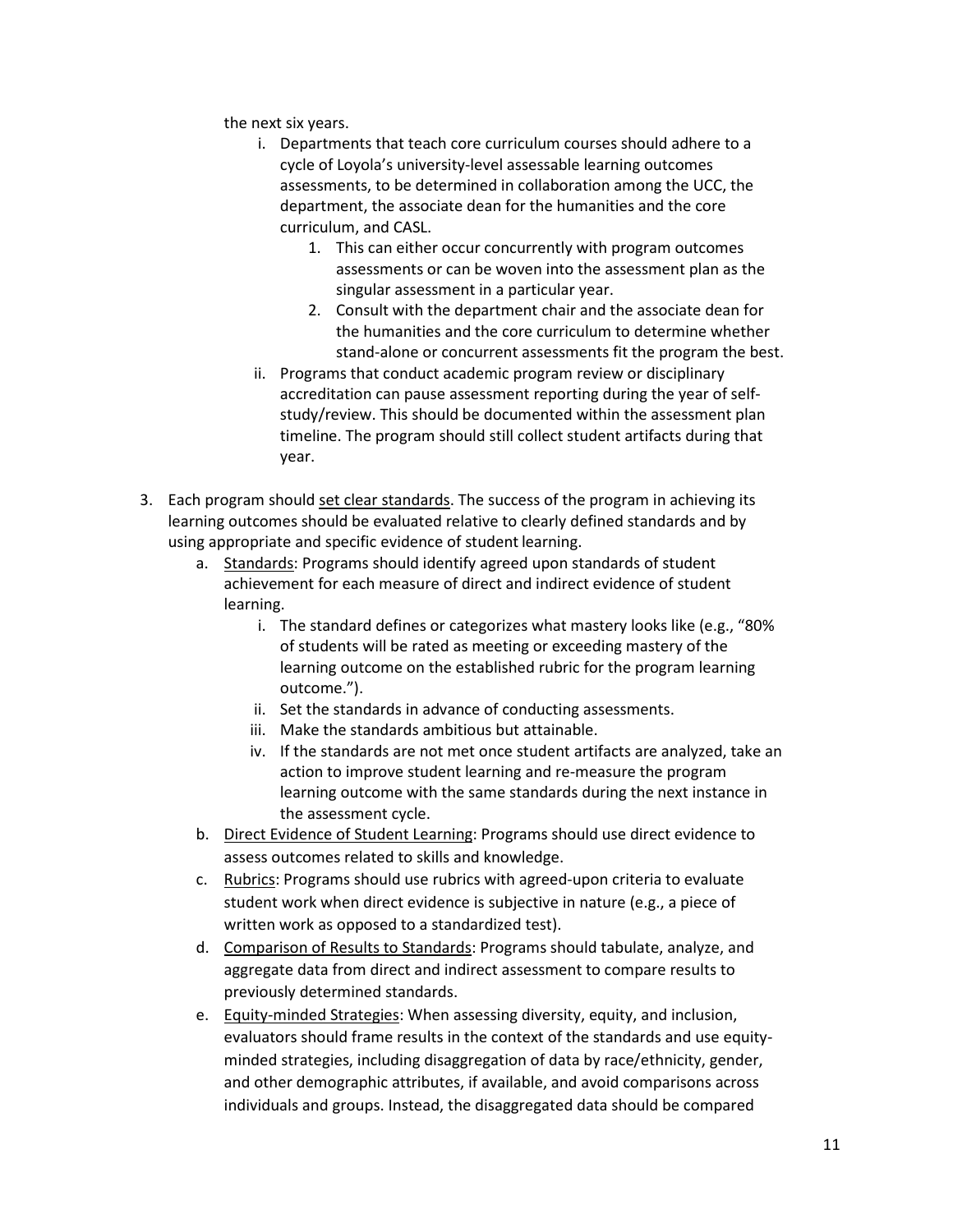against the standard for achievement, and actions for continuous improvement should be taken to enhance learning for all students.

- f. Retention of Evidence: Programs should retain evidence (completed rubrics, test scores, student samples, etc.) used in assessing student learning for seven years and provide this evidence for review when requested.
- 4. Direct evidence for assessing student learning should come from embedded coursework. This approach minimizes the burden of assessment on students and faculty members.
	- a. Identification of Courses: The curricular map is a good resource to identify courses from which programs will collect assessment evidence.
	- b. Sources of Student Mastery: Evidence gathered near the end of the program of study is particularly helpful in assessing the ability of students to apply the knowledge and skills they have acquired over time. Capstone courses and senior portfolios, where offered, are good sources of this type of evidence.
	- c. Sampling: If a program gathers student work as evidence of learning that is from a subset and not from all students in that program, the work should consist of an appropriately representative sample of students or course sections. The sample should only include work of program majors. The sampling plan should be determined in advance.
		- i. When measuring aggregated data from a sample of student work, programs should compile course-based sources to present evidence about aggregations of students and not particular course sections, students, or instructors.
		- ii. When assessing diversity, equity, and inclusion, programs should use disaggregated data by race/ethnicity, gender, and other demographic attributes, if available, to measure outcomes of these efforts.
- 5. Programs should be assessed regularly and should document their assessment activities annually.
	- a. Guidance for a Diversity of Program Sizes: The type of engagement in annual assessment may vary across programs.
		- i. Regardless of size of program, each year, $<sup>2</sup>$  $<sup>2</sup>$  $<sup>2</sup>$ </sup>
			- 1. At least one student learning outcome should be assessed;
			- 2. The extent of student achievement should be analyzed and documented for the learning outcome(s) assessed;
			- 3. The assessment report must clearly articulate whether the measures and the overall program learning outcome(s) were met, according to the program's established standards of mastery, to determine whether students have accomplished educational goals consistent with their programs of study;
			- 4. Documented assessments should include analysis of the past use of results to improve educational effectiveness and/or

<span id="page-13-0"></span> $2$  There are exceptions to this rule: programs with no active majors in key assessment courses (e.g., no graduating seniors), programs undergoing program review or disciplinary accreditation self-studies, programs in the midst of a substantial MHEC-level curricular overhaul or substantial assessment overhaul may report these activities in lieu of the PLO report, if approved to do so by the program's dean's office.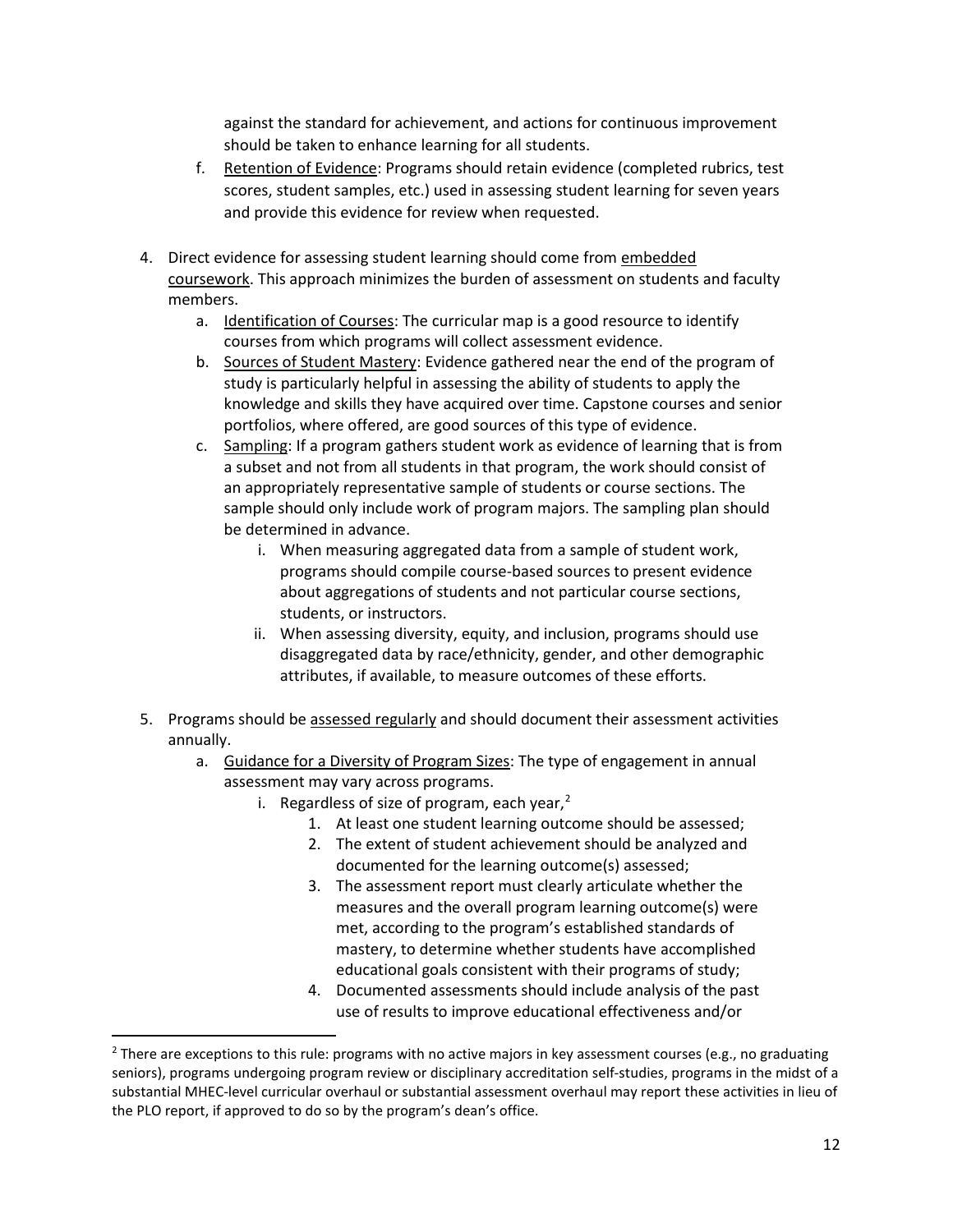planned future actions to improve educational effectiveness as a result of the current year's assessment findings; and

- 5. Sufficient support should be provided to the faculty members charged with assessment so that assessment of student achievement can be sustained and the results can be communicated to stakeholders.
- ii. Programs with a large number of graduating majors in any given year will likely complete assessment for one or two learning outcomes each year. In such cases,
	- 1. Programs might use samples of student work to conduct assessment of student learning (see 4.C)
	- 2. Programs should ensure the cycle of assessment allows an outcome to be re-assessed at least once within a six-year period.
- iii. Programs that graduate few majors each year may collect and evaluate data for one or more outcomes each year, but not complete the tabulation and analysis phases of assessment until they have several years' worth of data from which to make valid summary conclusions about student learning. In such cases,
	- 1. Programs should collect data and/or artifacts of student learning every year for all program learning outcomes;
	- 2. Programs should define a cycle that includes analysis of at least one program learning outcome every year; and
	- 3. Programs should ensure the cycle of assessment allows an outcome to be re-assessed at least once within a six-year period.
- b. Reporting Platform: The University has implemented Watermark, a Universitywide assessment reporting platform, to facilitate the reporting of program level student learning assessment results. The program's assessment report should be completed in the system to maintain one centralized repository and to allow for precise institution-level insights about student learning.
- 6. Support: Programs will seek assistance if needed. Programs that need help with designing their assessment plans or analyzing their assessmentdata should consult CASL in addition to the resources found online at: [https://www.loyola.edu/department/academic-affairs/resources/assessment-of](https://www.loyola.edu/department/academic-affairs/resources/assessment-of-student-learning)[student-learning.](https://www.loyola.edu/department/academic-affairs/resources/assessment-of-student-learning)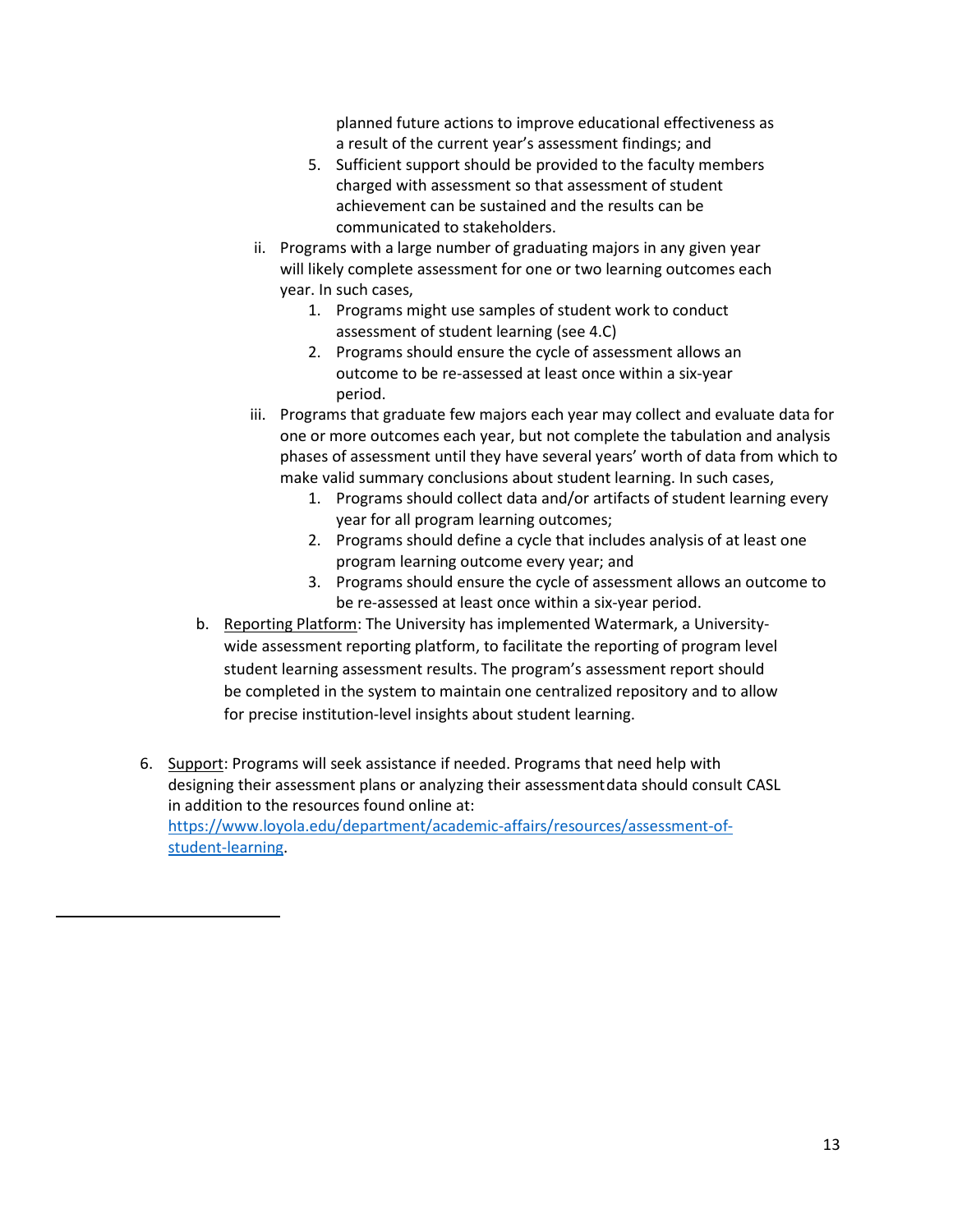#### **Bibliography**

Adkison, B. & Fadden, J. *Rapid and Effective Faculty-Led Change in Assessment*. (2020, October). Urbana, IL: University of Illinois and Indiana University, Assessment Institute. https://assessmentinstitute.iupui.edu/program/2020-important-links.html

Baker, Wanda. *Assessment Checkup: Does Your Assessment System Need a Tune-up?*. (2020, October). Council Oak Assessment. Urbana, IL: University of Illinois and Indiana University, Assessment Institute. https://assessmentinstitute.iupui.edu/program/2020-important-links.html

Fassett, K. T. *A Conceptual Framework and Strategies for Examining High-Impact Practices*. (2020, October). Urbana, IL: University of Illinois and Indiana University, Assessment Institute. https://assessmentinstitute.iupui.edu/program/2020-important-links.html

Haeger, H. & BrckaLorenz, A. *Assessing the Impact: Building a Model for Measuring Learning Across High-Impact Practices*. (2020, October). Urbana, IL: University of Illinois and Indiana University, Assessment Institute. https://assessmentinstitute.iupui.edu/program/2020-important-links.html

Haeger, H. & BrckaLorenz, A. *Equity and Inclusivity in the Assessment of High Impact Practices*. (2020, October). Urbana, IL: University of Illinois and Indiana University, Assessment Institute. https://assessmentinstitute.iupui.edu/program/2020-important-links.html

Henning, G., Ackerman, A., DeSantis, M., & Carpenter, R. *Fireside Chat on Equity and Assessment: Examples from Practice*. (2020, October). Urbana, IL: University of Illinois and Indiana University, Assessment Institute. https://assessmentinstitute.iupui.edu/program/2020-important-links.html

Hong, R. C., & Moloney, K. (2020, October). *There is no return to normal: Harnessing chaos to create our new assessment future.* (Occasional Paper No. 49). Urbana, IL: University of Illinois and Indiana University, National Institute for Learning Outcomes Assessment.

Hurtig, J. K. & Kim, E. *General Education Assessment Reformed: Course-embedded Assessments Followed by Faculty Online Forums and Focus Groups*. (2020, October). Urbana, IL: University of Illinois and Indiana University, Assessment Institute. https://assessmentinstitute.iupui.edu/program/2020 important-links.html

Loyola University Maryland. *Mission, Vision, and Core Values Statements*.

Loyola University Maryland. (2017). *Seven Areas of Focus for the Strategic Plan*.

Montenegro, E., & Jankowski, N. A. (2020, January). *A new decade for assessment: Embedding equity into assessment praxis* (Occasional Paper No. 42). Urbana, IL: University of Illinois and Indiana University, National Institute for Learning Outcomes Assessment (NILOA).

Montenegro, E., & Jankowski, N. A. (2017, January). *Equity and assessment: Moving towards culturally responsive assessment.* (Occasional Paper No. 29). Urbana, IL: University of Illinois and Indiana University, National Institute for Learning Outcomes Assessment (NILOA).

Office of Academic Affairs, Loyola University Maryland. (2020). *Academic Goals*.

Phillips, G. A., Shanks, K., & Burke, K. *Inviting Students to the Table: Leveraging Students to Do Student Assessment*. (2020, October). Urbana, IL: University of Illinois and Indiana University, Assessment Institute. https://assessmentinstitute.iupui.edu/program/2020-important-links.html

Singer-Freeman, K., & Robinson, C. (2020, November). *Grand challenges in assessment: Collective issues in need of solutions* (Occasional Paper No. 47). Urbana, IL: University of Illinois and Indiana University, National Institute for Learning Outcomes Assessment.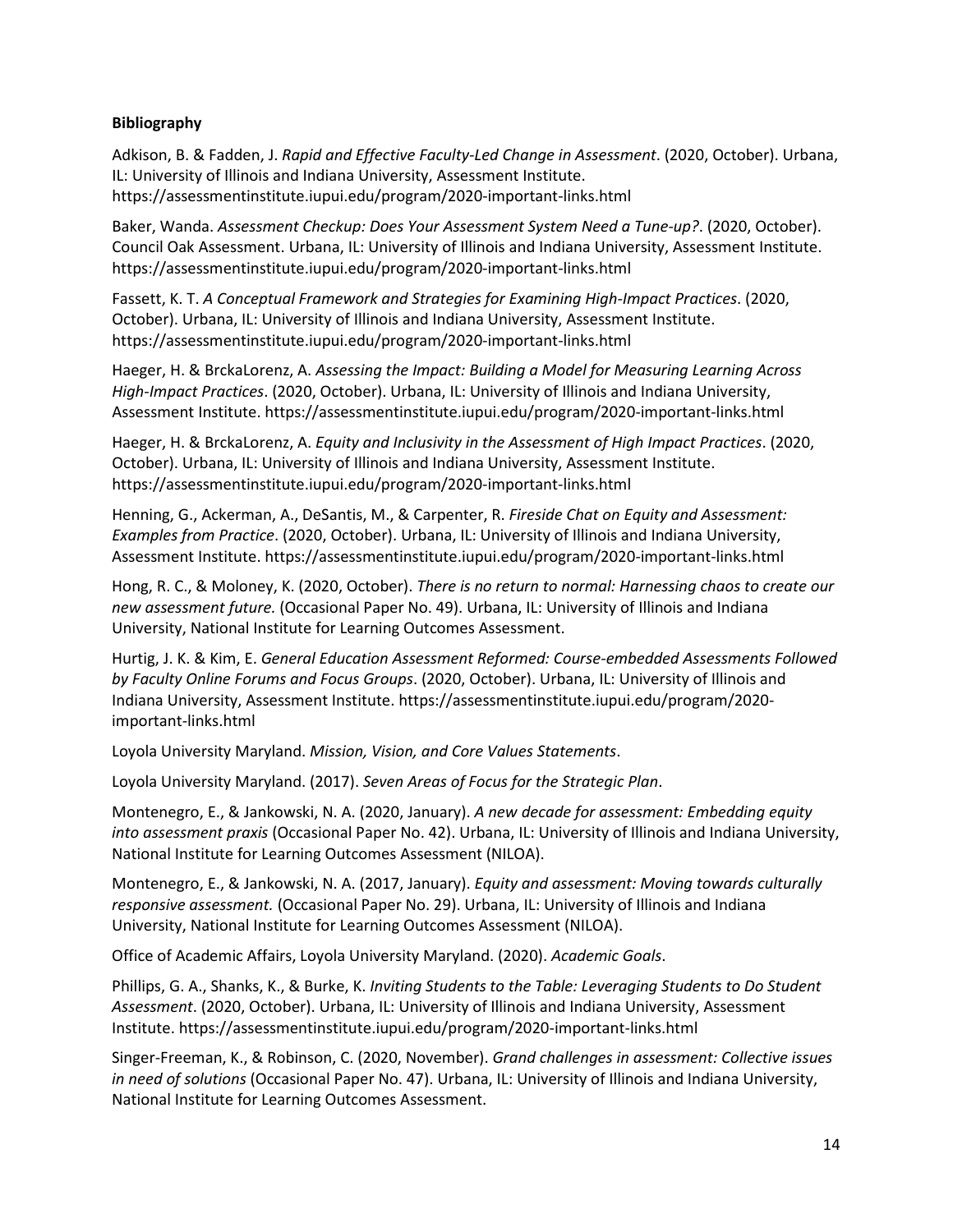## <span id="page-16-0"></span>Attachment B - Loyola University Maryland's Undergraduate Academic Assessable Learning Outcomes

Purpose: The Academic Senate accepted the Three-year University-wide Assessment Plan presented by CASL in spring 2018. As part of the plan, and out of the discussion in the Senate meeting, CASL undertook a process of developing a layer of assessable institution-level learning outcomes, specific to academic classroom learning, that will serve as a bridge from the aspirational, inspirational Undergraduate Educational Aims to our ability to measure student learning achievement demonstrated through direct evidence of student work. The draft outcomes were brought before the Senate in spring 2019 for review and feedback, and they were approved on April 16, 2019, as written below.

#### **Assessable Learning Outcomes**

*The education of men and women of compassion and competence, imbued with the desire to seek in all things the greater glory of God, represents the enduring aspiration of Loyola University Maryland . . . In all of this, [Loyola] will remain ever mindful of the Jesuit precept that the aim of all education ultimately is the ennoblement of the human spirit. – Vision Statement*

The knowledge and skills developed through a Loyola education will inspire students to learn, lead, and serve in a diverse and changing world. As such, students who complete an undergraduate degree at Loyola will be able to:

- 1. Evaluate intersections of faith and reason in the contemporary world.
- 2. Demonstrate a synthesis of knowledge and reasoned judgment appropriate to one's chosen discipline(s).
- 3. Connect and integrate knowledge and methods across disciplines, aided by a breadth of experience in the liberal arts and sciences.
- 4. Apply ethical theories or perspectives and an analysis of one's core beliefs to ethical or social justice issues.
- 5. Demonstrate awareness of the global context of citizenship and an informed sensitivity to the multiplicity of perspectives that bear on the human experience, inside or outside the United States.
- 6. Solve open-ended problems or engage in inquiry, using appropriate methods and tools.
- 7. Evaluate a claim or hypothesis based on plausibility, logical coherence, and evidence.
- 8. Advance arguments supported by research and evidence.
- 9. Express oral and written ideas clearly, grammatically, and logically, with attention to audience and purpose.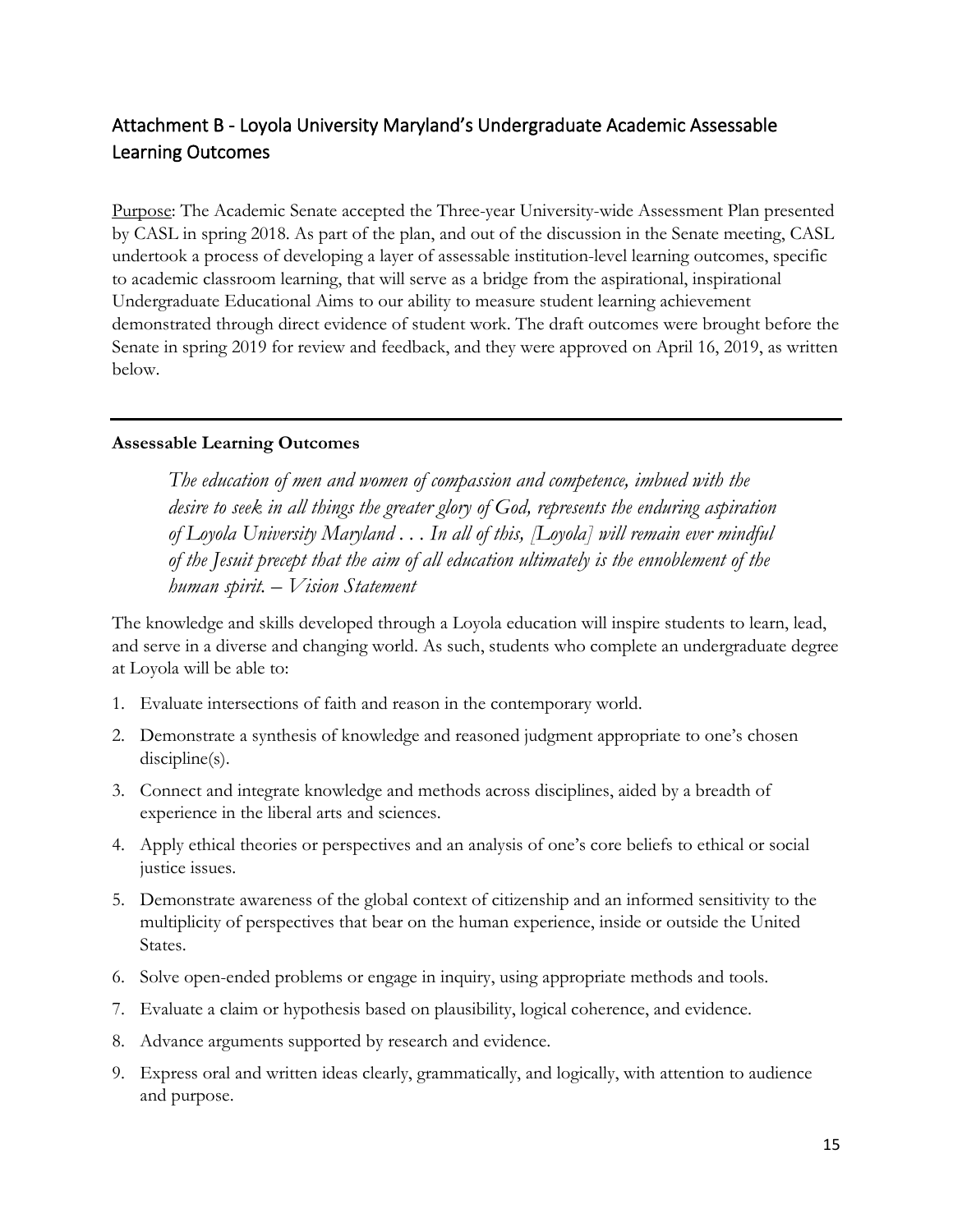| <b>Undergraduate Educational Aim(s)</b> | <b>Assessable Learning Outcome(s)</b>                                                                                                                                                                                  |  |
|-----------------------------------------|------------------------------------------------------------------------------------------------------------------------------------------------------------------------------------------------------------------------|--|
| Faith and Mission                       | Evaluate intersections of faith and reason in the<br>contemporary world.                                                                                                                                               |  |
| <b>Intellectual Excellence</b>          | Demonstrate a synthesis of knowledge and reasoned<br>judgment appropriate to one's chosen discipline(s).<br>Connect and integrate knowledge and methods across<br>disciplines, aided by a breadth of experience in the |  |
|                                         | liberal arts and sciences.                                                                                                                                                                                             |  |
| Leadership, Promotion of Justice        | Apply ethical theories or perspectives and an analysis of<br>one's core beliefs to ethical or social justice issues.                                                                                                   |  |
| Diversity                               | Demonstrate awareness of the global context of<br>citizenship and an informed sensitivity to the<br>multiplicity of perspectives that bear on the human<br>experience, inside or outside the United States.            |  |
| Critical Understanding                  | Solve open-ended problems or engage in inquiry, using<br>appropriate methods and tools.                                                                                                                                |  |
|                                         | Evaluate a claim or hypothesis based on plausibility,<br>logical coherence, and evidence.                                                                                                                              |  |
|                                         | Advance arguments supported by research and<br>evidence.                                                                                                                                                               |  |
| Eloquentia Perfecta                     | Express oral and written ideas clearly, grammatically,<br>and logically, with attention to audience and purpose.                                                                                                       |  |

Assessable Outcomes as a Bridge – Alignment with Undergraduate Educational Aims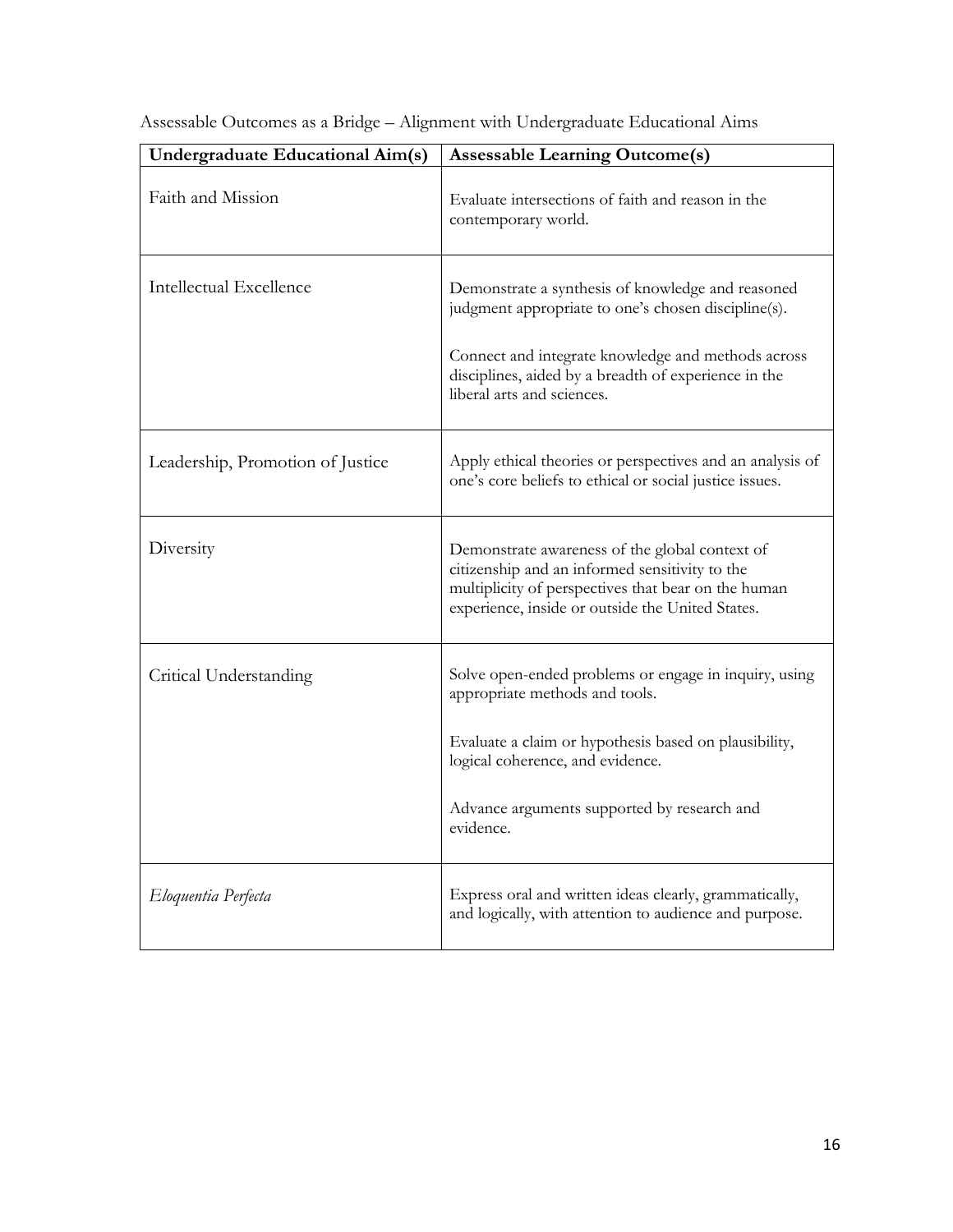| <b>Assessable Learning Outcome(s)</b>                                                                                                                                                                       | <b>Middle States Expectation(s)</b>                                                                                                                                 |  |  |
|-------------------------------------------------------------------------------------------------------------------------------------------------------------------------------------------------------------|---------------------------------------------------------------------------------------------------------------------------------------------------------------------|--|--|
| Evaluate intersections of faith and reason in the<br>contemporary world.                                                                                                                                    | Study of values, consistent with university mission                                                                                                                 |  |  |
| Demonstrate a synthesis of knowledge and reasoned<br>judgment appropriate to one's chosen discipline(s).                                                                                                    | Synthesis of learning in the major                                                                                                                                  |  |  |
| Connect and integrate knowledge and methods<br>across disciplines, aided by a breadth of experience in<br>the liberal arts and sciences.                                                                    | Mastery of undergraduate-level learning, inclusive<br>of core curriculum integration                                                                                |  |  |
| Apply ethical theories or perspectives and an analysis<br>of one's core beliefs to ethical or social justice issues.                                                                                        | Study of ethics, consistent with university mission                                                                                                                 |  |  |
| Demonstrate awareness of the global context of<br>citizenship and an informed sensitivity to the<br>multiplicity of perspectives that bear on the human<br>experience, inside or outside the United States. | Study of diverse perspectives, expansion of<br>cultural and global awareness, and cultural<br>sensitivity, consistent with university mission                       |  |  |
| Solve open-ended problems or engage in inquiry,<br>using appropriate methods and tools.                                                                                                                     | Contributes to demonstration of critical analysis<br>and reasoning, scientific and quantitative<br>reasoning, information literacy, and technological<br>competency |  |  |
| Evaluate a claim or hypothesis based on plausibility,<br>logical coherence, and evidence.                                                                                                                   | Contributes to demonstration of critical analysis<br>and reasoning, scientific and quantitative<br>reasoning, information literacy, and technological<br>competency |  |  |
| Advance arguments supported by research and<br>evidence.                                                                                                                                                    | Contributes to demonstration of critical analysis<br>and reasoning, scientific and quantitative<br>reasoning, and information literacy                              |  |  |
| Express oral and written ideas clearly, grammatically,<br>and logically, with attention to audience and purpose.                                                                                            | Demonstration of oral and written<br>communication skills                                                                                                           |  |  |

Assessable Outcomes as a Bridge – Alignment with Middle States Expectations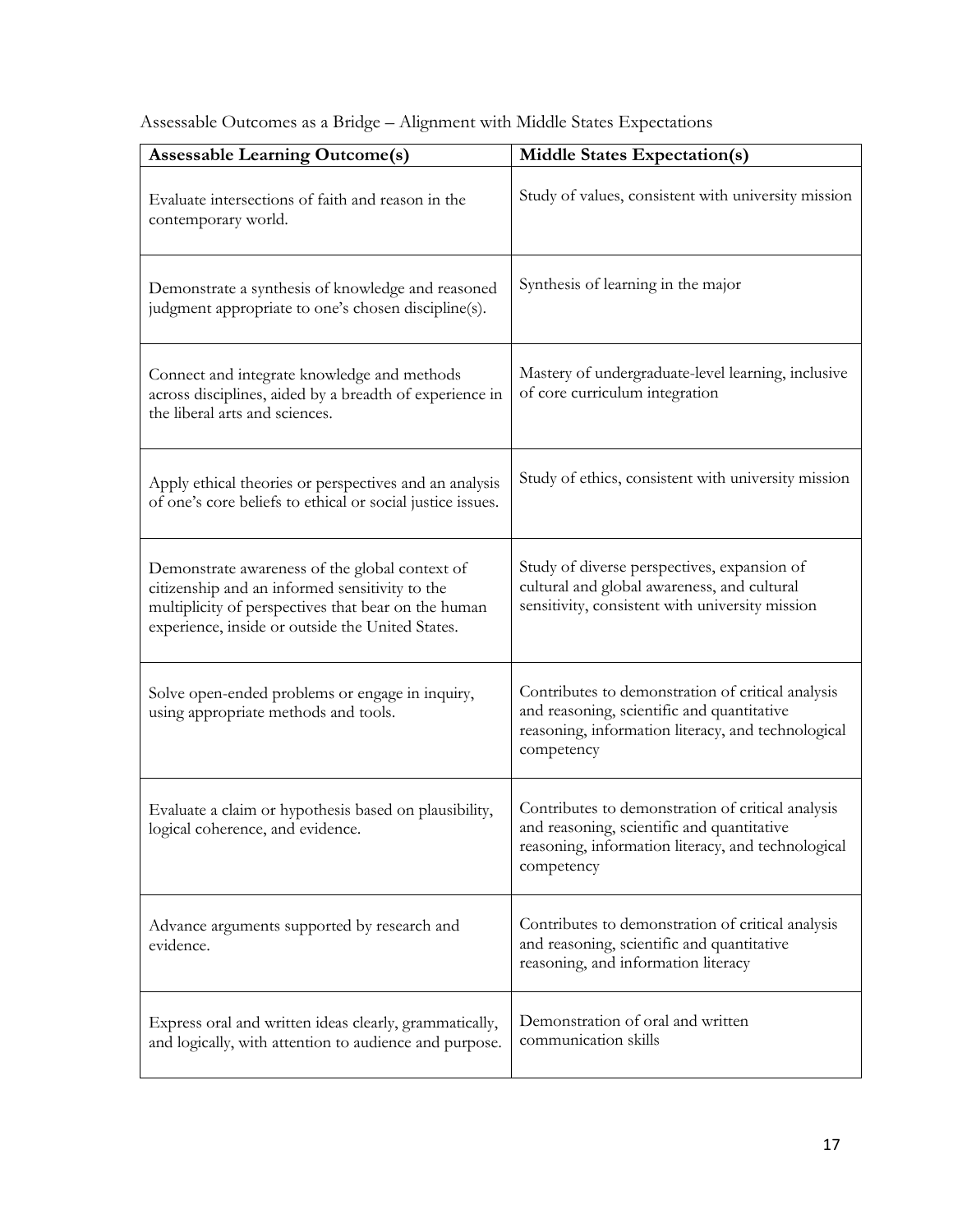## <span id="page-19-0"></span>Attachment C - 2021 Rubrics for Assistant/Associate Dean Reports to CASL

The use of these rubrics is intended to complement the 2021 Divisional Report to CASL and CASL Feedback Report. Assoc/Asst Deans can use the rubric on assessment reports to evaluate the annual student learning assessment reports from the programs in concert with Question 1 of the Assoc/Asst Dean's Report to CASL.

The purposes of the reports to CASL are to:

1. further Loyola's assessment efforts in line with higher education standards;

2. leverage the established regular program level assessment practices for evaluation of student learning achievement at the institutional level in a way that attempts to avoid adding a new layer of assessment work in the academic departments/programs; and

3. allow our community to develop more shared language about assessment and assessment practices.

One key element that allows for program level assessments to be leveraged for institutional level assessments is the alignment of Program Learning Outcomes with institutional learning outcomes. In Loyola's case, the institutional learning outcomes are known as Undergraduate Educational Aims at the undergraduate level and as Graduate Learning Goals at the graduate level.

|                                                                                                                                                                                                                                                                                                 | <b>Programs Achieving</b><br>the Goal | <b>Programs in Need of</b><br>Improvement |
|-------------------------------------------------------------------------------------------------------------------------------------------------------------------------------------------------------------------------------------------------------------------------------------------------|---------------------------------------|-------------------------------------------|
| Program learning outcome statements clearly identify what<br>students will learn by completing the degree program.                                                                                                                                                                              |                                       |                                           |
|                                                                                                                                                                                                                                                                                                 |                                       |                                           |
| Each assessed program learning outcome uses evidence of<br>student learning from student work (a.k.a., direct evidence).                                                                                                                                                                        |                                       |                                           |
|                                                                                                                                                                                                                                                                                                 |                                       |                                           |
| The program employs a shared understanding for the criteria by<br>which to assess the student work (e.g., a rubric).                                                                                                                                                                            |                                       |                                           |
|                                                                                                                                                                                                                                                                                                 |                                       |                                           |
| The program identifies the target for student achievement of<br>the program learning outcome and uses it as a benchmark for<br>comparison to actual student achievement levels. (e.g., "75% of<br>students will master the skill"; "85% of students will apply the<br>concept correctly"; etc.) |                                       |                                           |
|                                                                                                                                                                                                                                                                                                 |                                       |                                           |
| Assessment results are analyzed or discussed by the program/<br>department and used to inform evidence-based action to<br>facilitate the continuous improvement of student learning.                                                                                                            |                                       |                                           |

#### **Associate/Assistant Dean Rubric on Program Assessment Reports**